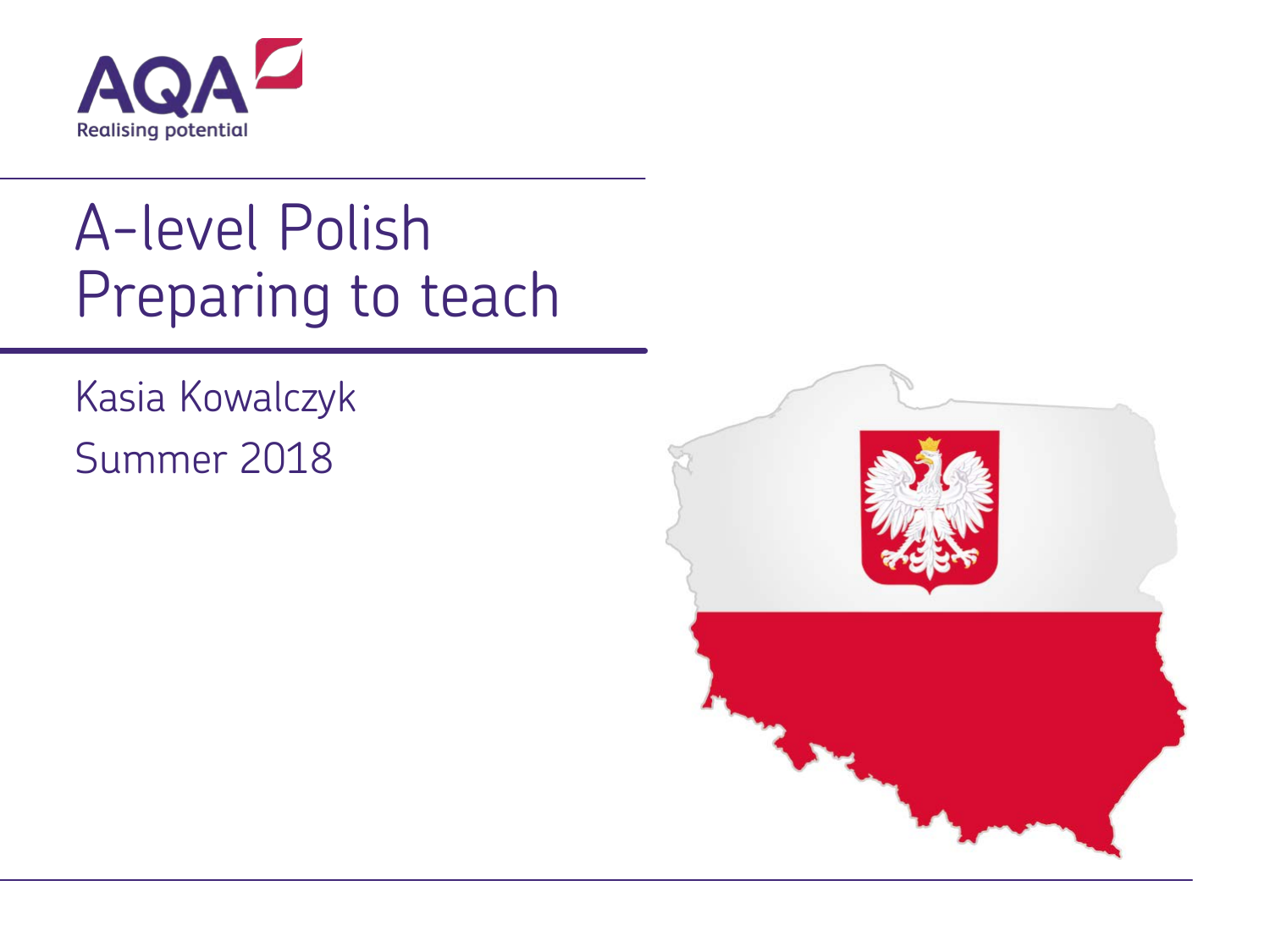Exam boards have an Ofqual requirement to record event audio.

Recordings are kept for one year and not shared as an accompaniment to session resources.

The recording will begin now.

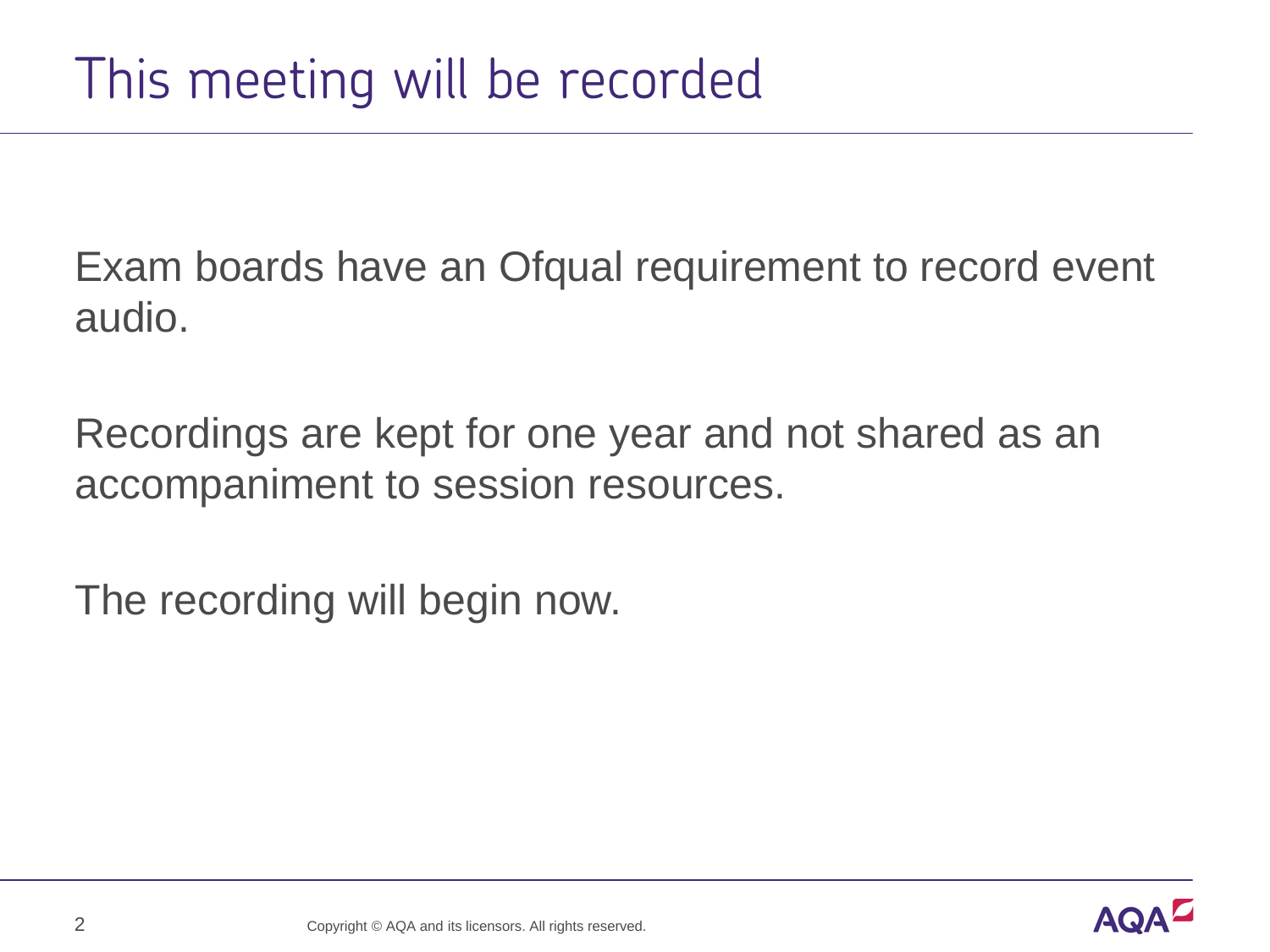### Welcome



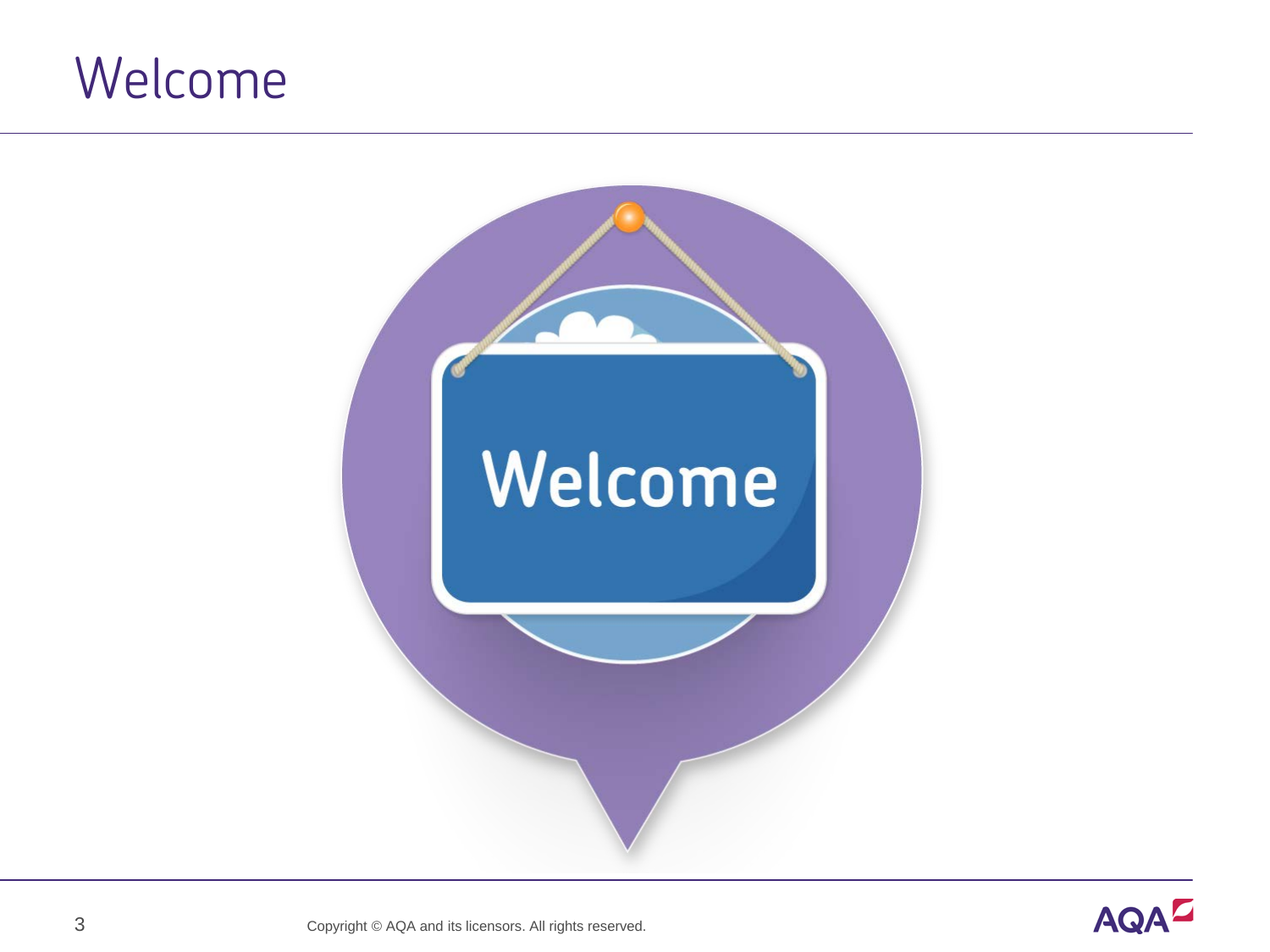### Agenda

- 4.00 pm Welcome
- 4.05 pm Overview of specification content and structure
- 4.30 pm Paper 1 Reading and Writing
- 5.00 pm Paper 2 Writing
- 5.30 pm Paper 3 Listening and Writing
- 6.00 pm Close

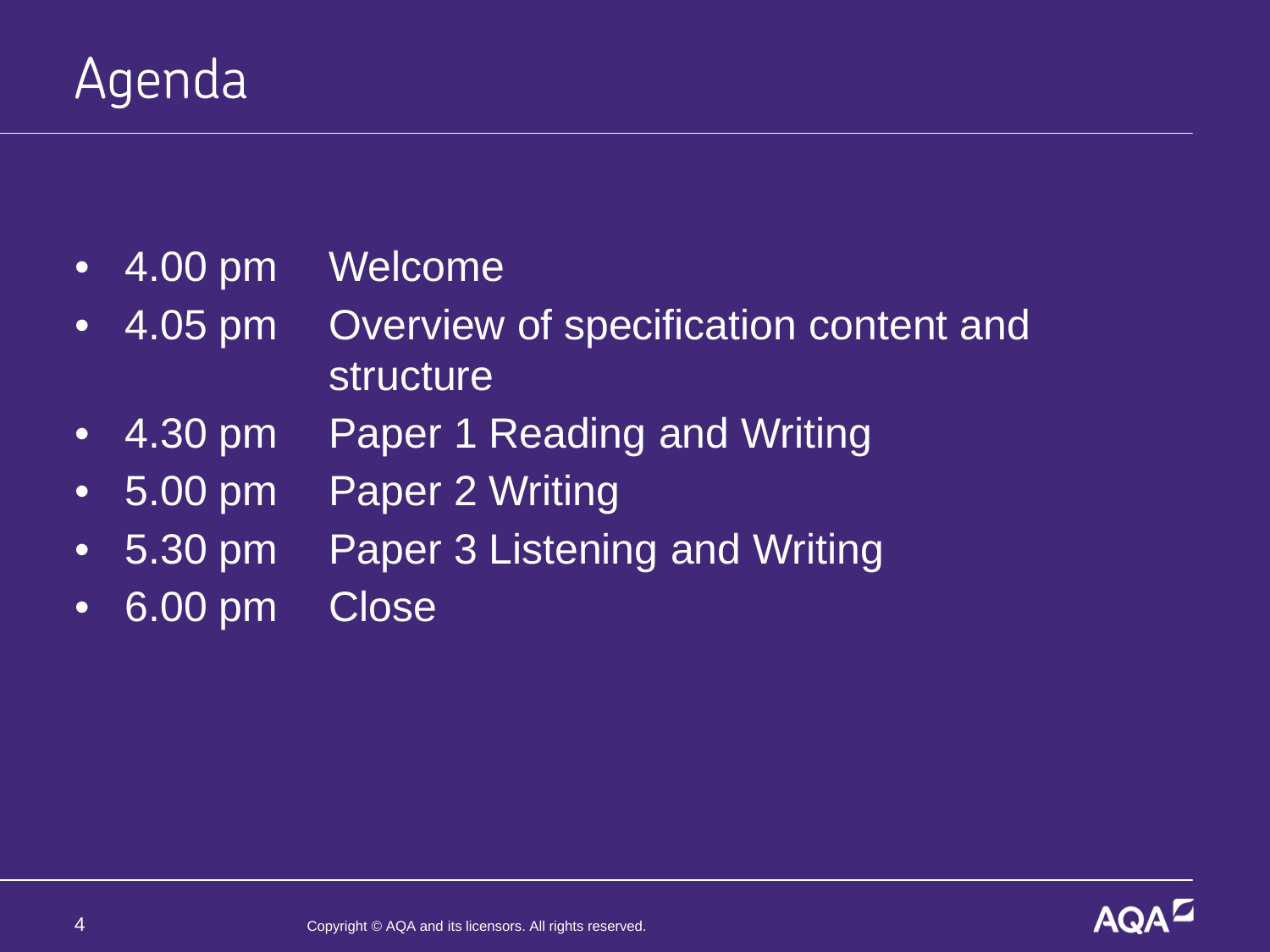### Structure of specification

- First teaching in September 2018, first exam June 2020.
- Two-year linear course with all assessment at the end of Year 2.
- Same grading system as current qualifications:  $A^*-E$ .
- Same grammar list as legacy A-level specification see specification for details.
- No dictionaries are permitted during the assessments.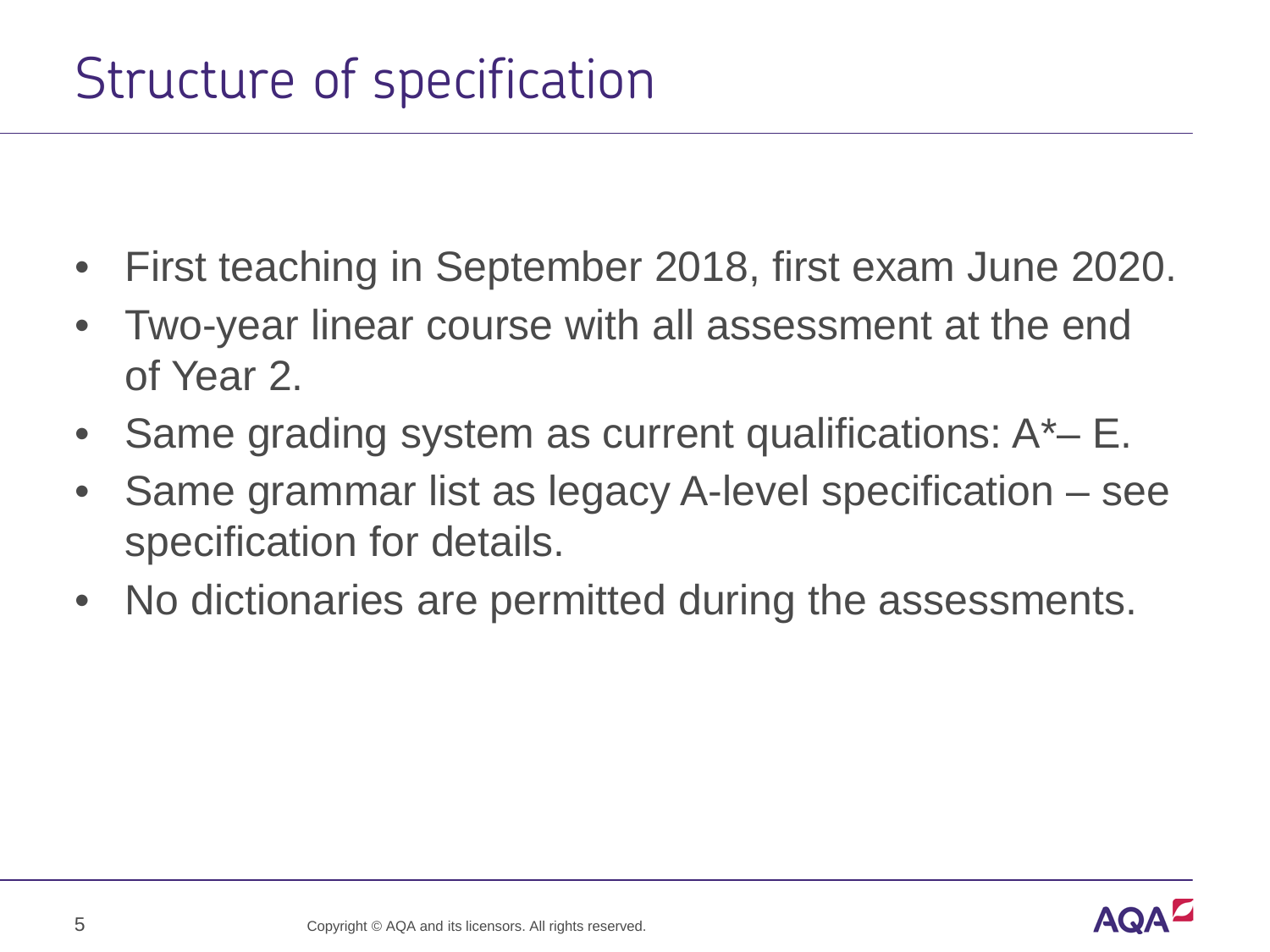### Assessment objectives and weightings

| <b>AO</b>       | <b>Objective</b>                                                                                                                                                                               | Weighting |
|-----------------|------------------------------------------------------------------------------------------------------------------------------------------------------------------------------------------------|-----------|
| AO1             | Understand and respond in writing to spoken<br>language drawn from a variety of sources.                                                                                                       | 20%       |
| AO <sub>2</sub> | Understand and respond in writing to written<br>language drawn from a variety of sources.                                                                                                      | 30%       |
| AO <sub>3</sub> | Manipulate the language accurately, in written<br>form, using a range of lexis and structure                                                                                                   | 30%       |
| AO4             | Show knowledge and understanding of, and<br>respond critically and analytically to, different<br>aspects of the culture and society of countries/<br>communities where the language is spoken. | 20%       |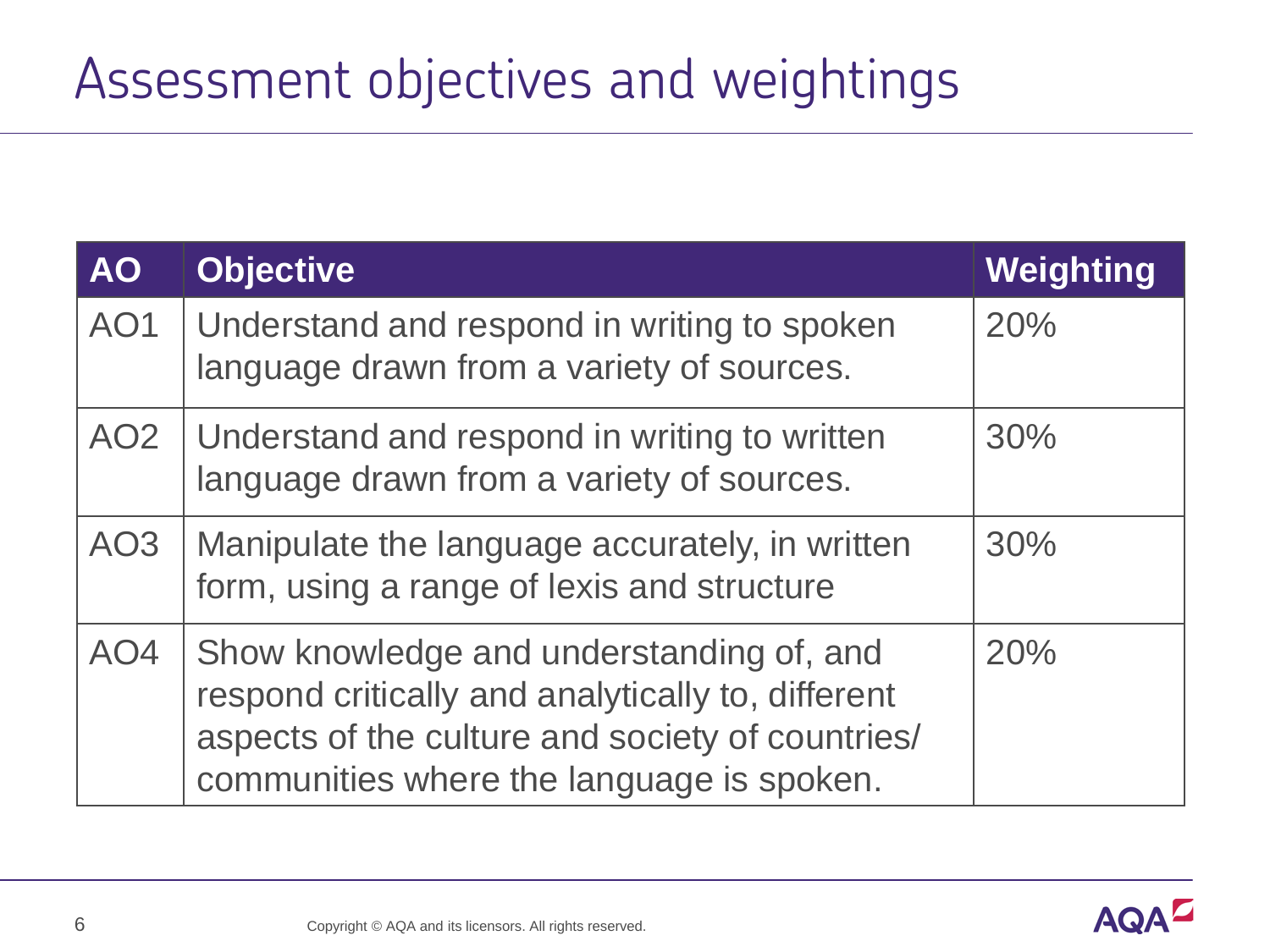| <b>Paper 1: Reading</b><br>and Writing |                                                              | <b>Paper 2: Writing</b> |                                                     | Paper 3: Listening,<br><b>Reading and Writing</b> |                                                               |
|----------------------------------------|--------------------------------------------------------------|-------------------------|-----------------------------------------------------|---------------------------------------------------|---------------------------------------------------------------|
|                                        | Written exam:<br>2 hours 30<br>minutes                       | $\bullet$               | Written exam:<br>2 hours<br>2 essays on set         | $\bullet$                                         | Written exam:<br>2 hours 30<br>minutes                        |
|                                        | Reading,<br>translation into<br>English, research<br>project | $\bullet$               | texts/films<br>80 marks<br>$\bullet$ 20% of A-level | $\bullet$                                         | Listening,<br>translation into<br>Polish, multi-skill<br>task |
|                                        | 85 marks<br>42.5% of A-level                                 |                         |                                                     | $\bullet$                                         | 75 marks<br>37.5% of A-level                                  |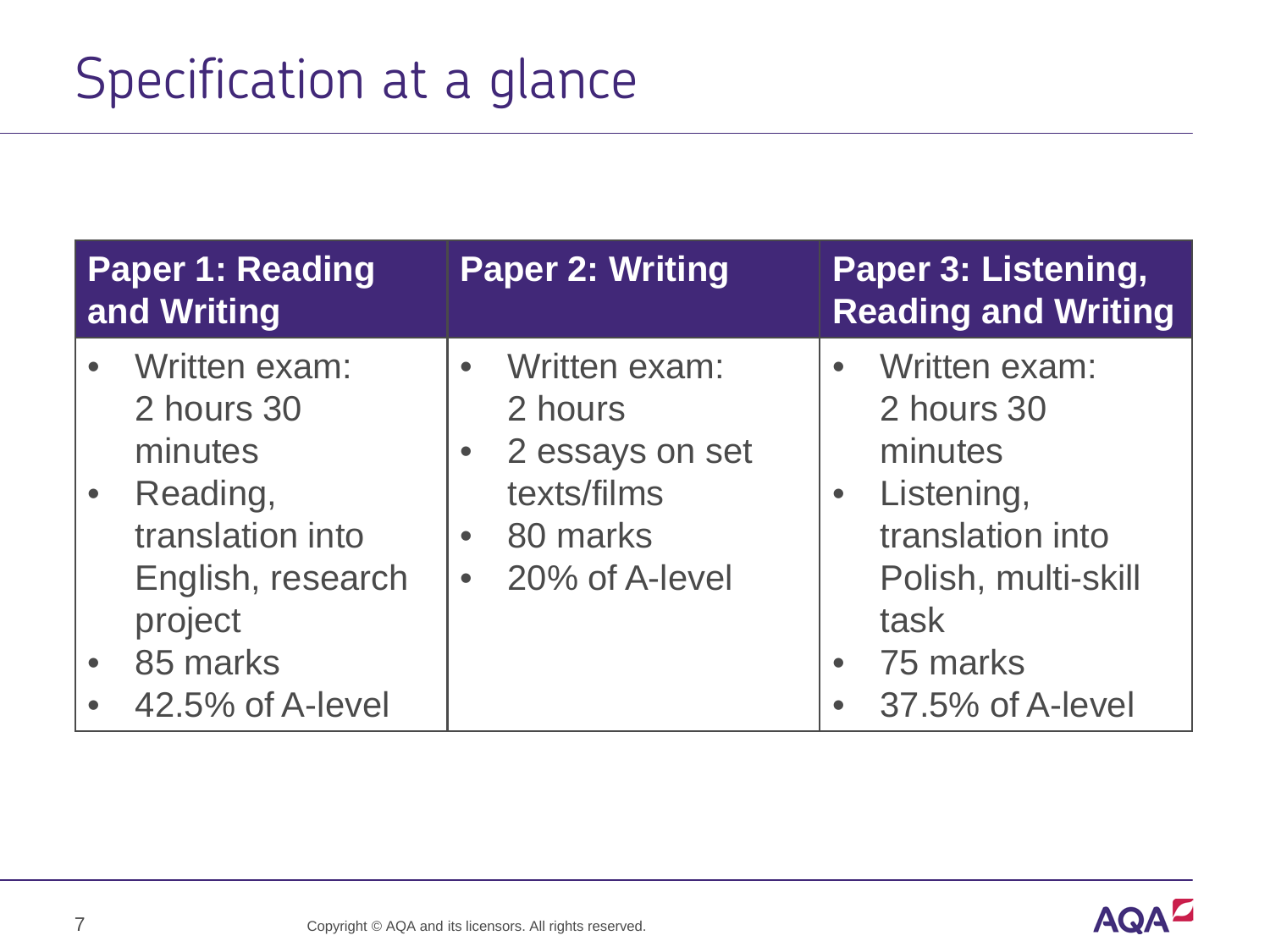### **Area of interest: social issues and trends**

- Aspects of Polish-speaking society: past and current trends.
- Aspects of Polish-speaking society: past and current issues.

### **Area of interest: political and artistic culture**

- Artistic culture in the Polish-speaking world past and present.
- Aspects of political life in Poland past and present.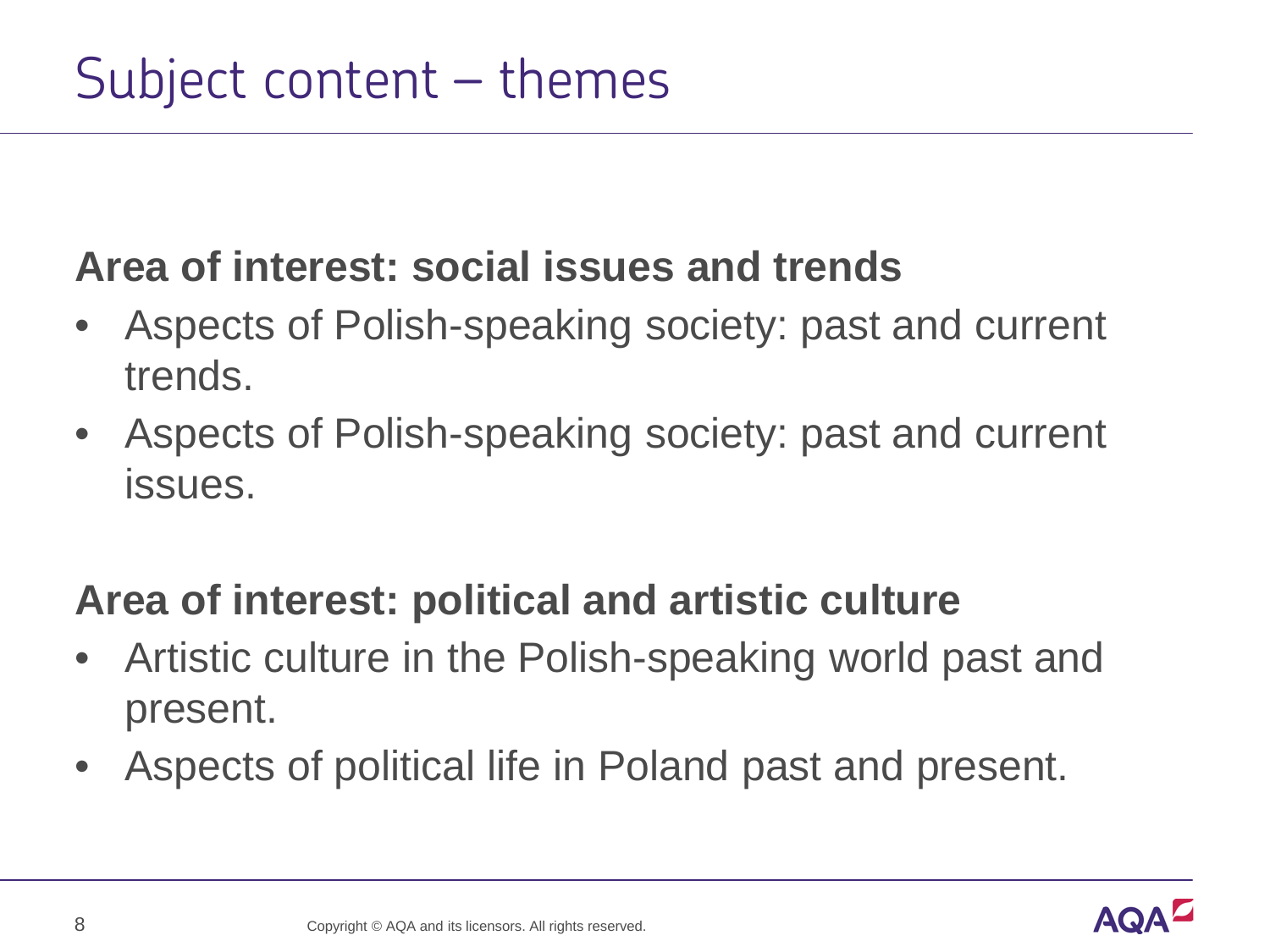**Aspects of Polish-speaking society: past and current trends**

Sub-themes:

- The Polish family:
	- changing roles within the family
	- the generation gap
	- traditional and modern values.
- The evolution of the digital world in Poland:
	- the internet in daily life
	- social media benefits and dangers
	- the digitalisation of Polish society.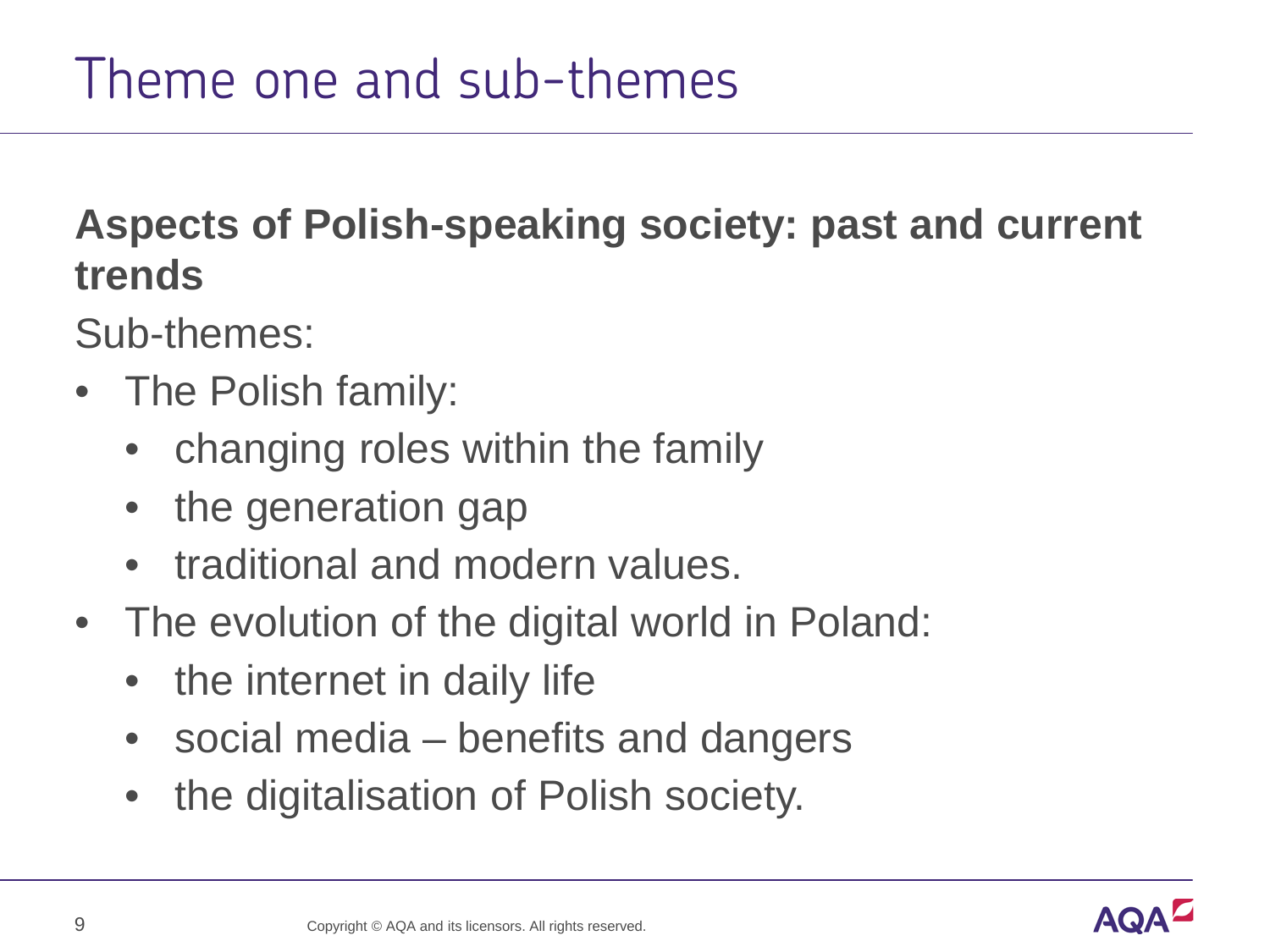**Aspects of Polish-speaking society: past and current issues**

Sub-themes:

- Social diversity and mobility in Poland:
	- education and career choices
	- people on the margins of society
	- tolerance and respect
- Impact of emigration on Polish society:
	- reasons for emigration
	- advantages and disadvantages for Polish society
	- attitudes within Poland to migration.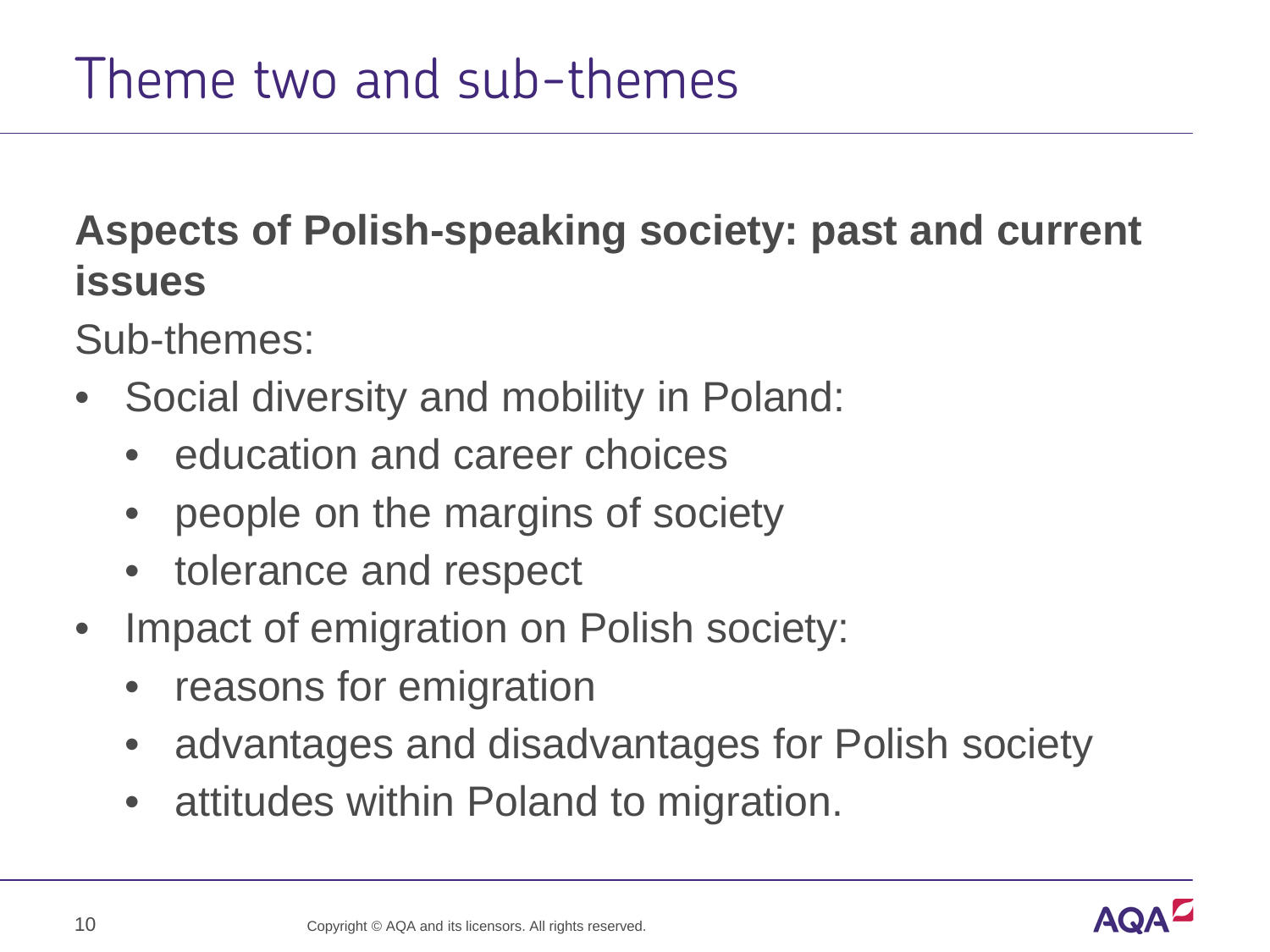### **Artistic culture in the Polish-speaking world past and present**

Sub-themes:

- Festivals and traditions:
	- roots and origins
	- social and economic importance
	- regional and local heritage.
- Polish cultural life:
	- cinema
	- art
	- Music.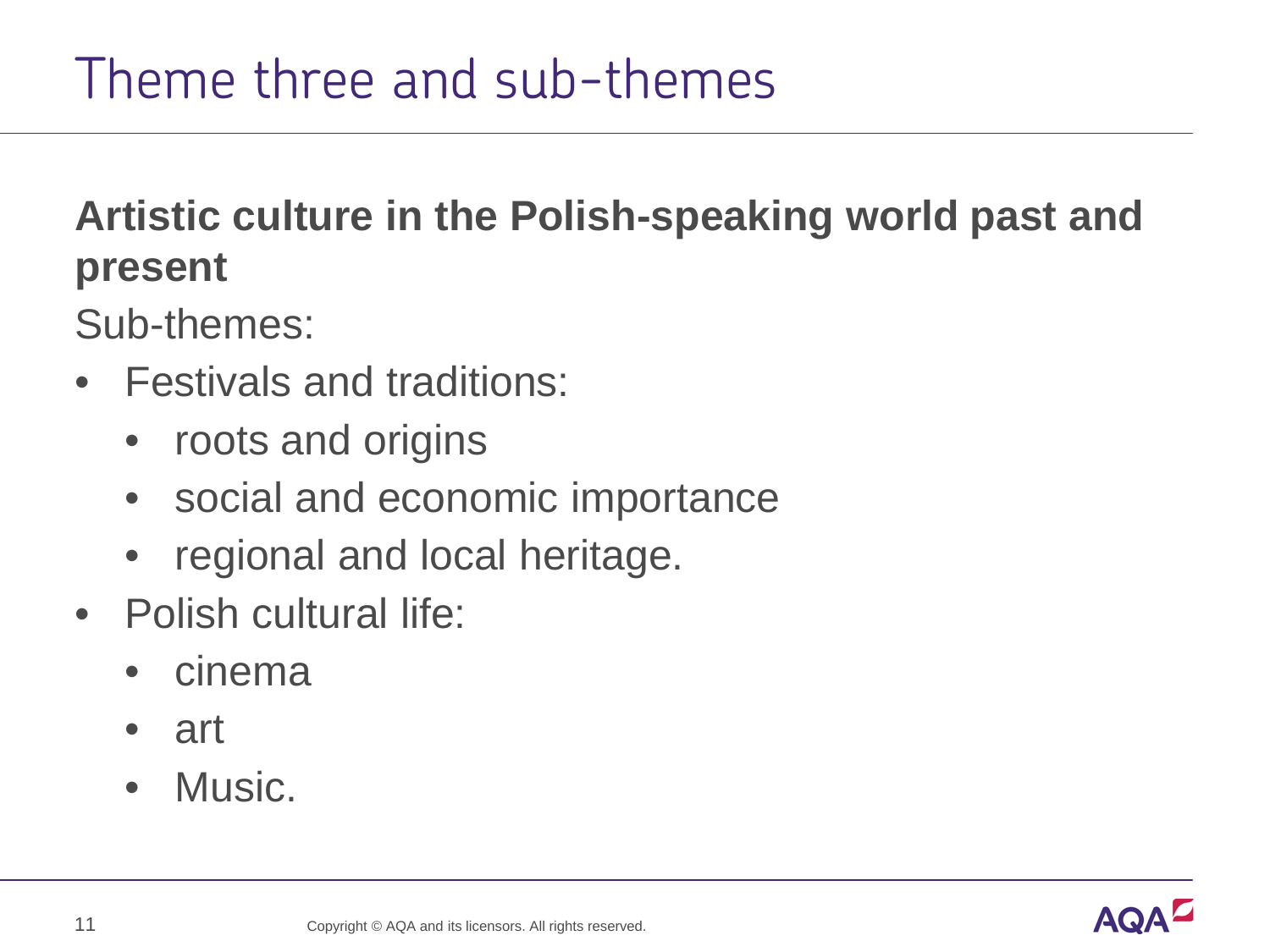### **Aspects of political life in Poland past and present** Sub-themes:

- Poland and the European Union:
	- the role of Poland in Europe
	- the benefits of membership of the EU for Poland
	- the challenges of membership of the EU for Poland.
- Polish politics and young people:
	- young people and their engagement with politics
	- priorities for youth politics in Poland
	- values and ideals.

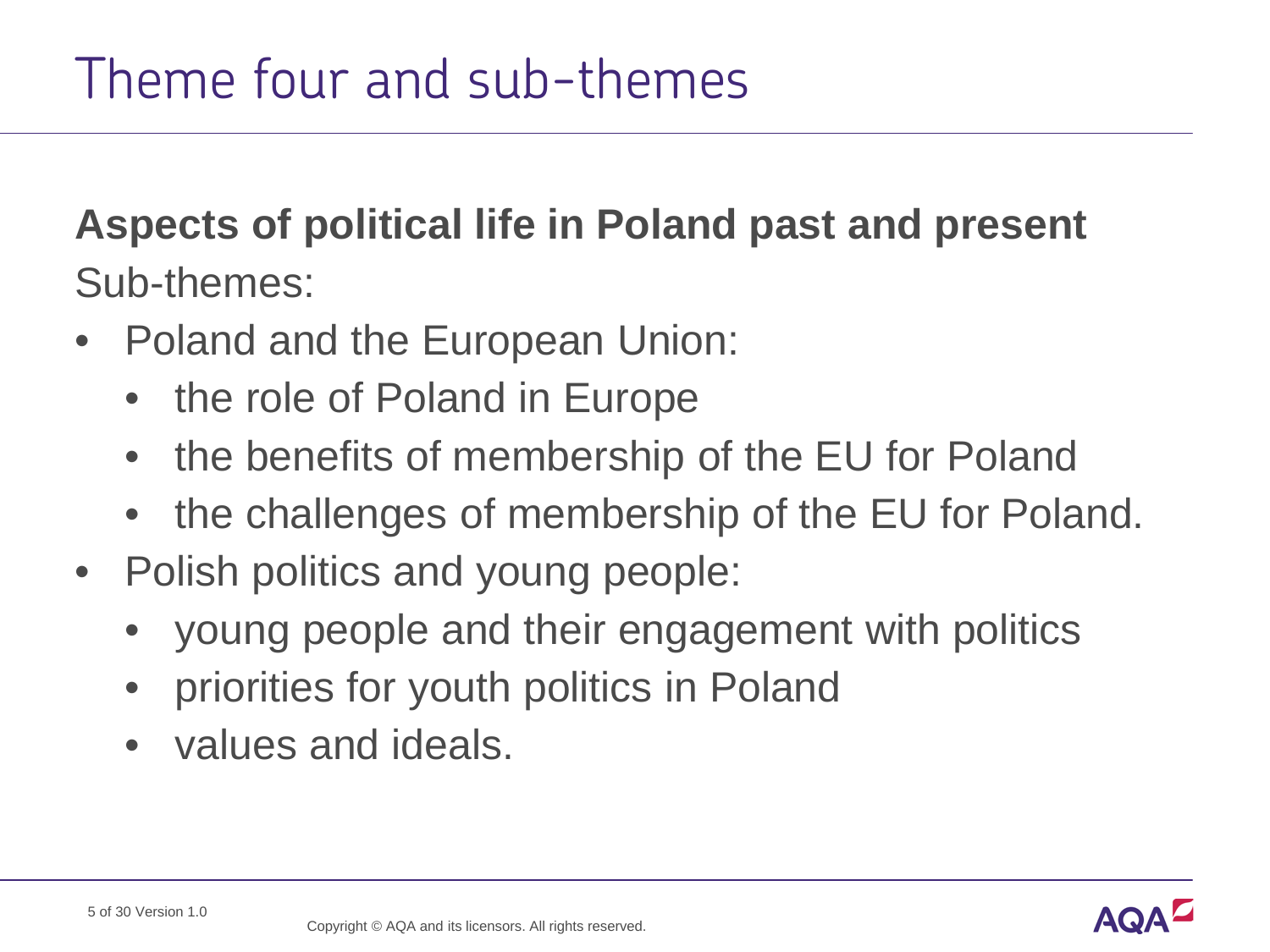## A-level Polish research topics

#### **Theme one Research topic**

Poland during the communist era:

- impact on daily life
- influence of the Catholic Church
- the Solidarity movement.

#### **Theme two Research topic**

Racism in Poland:

- origins of racism
- victims of racism
- the fight against racism.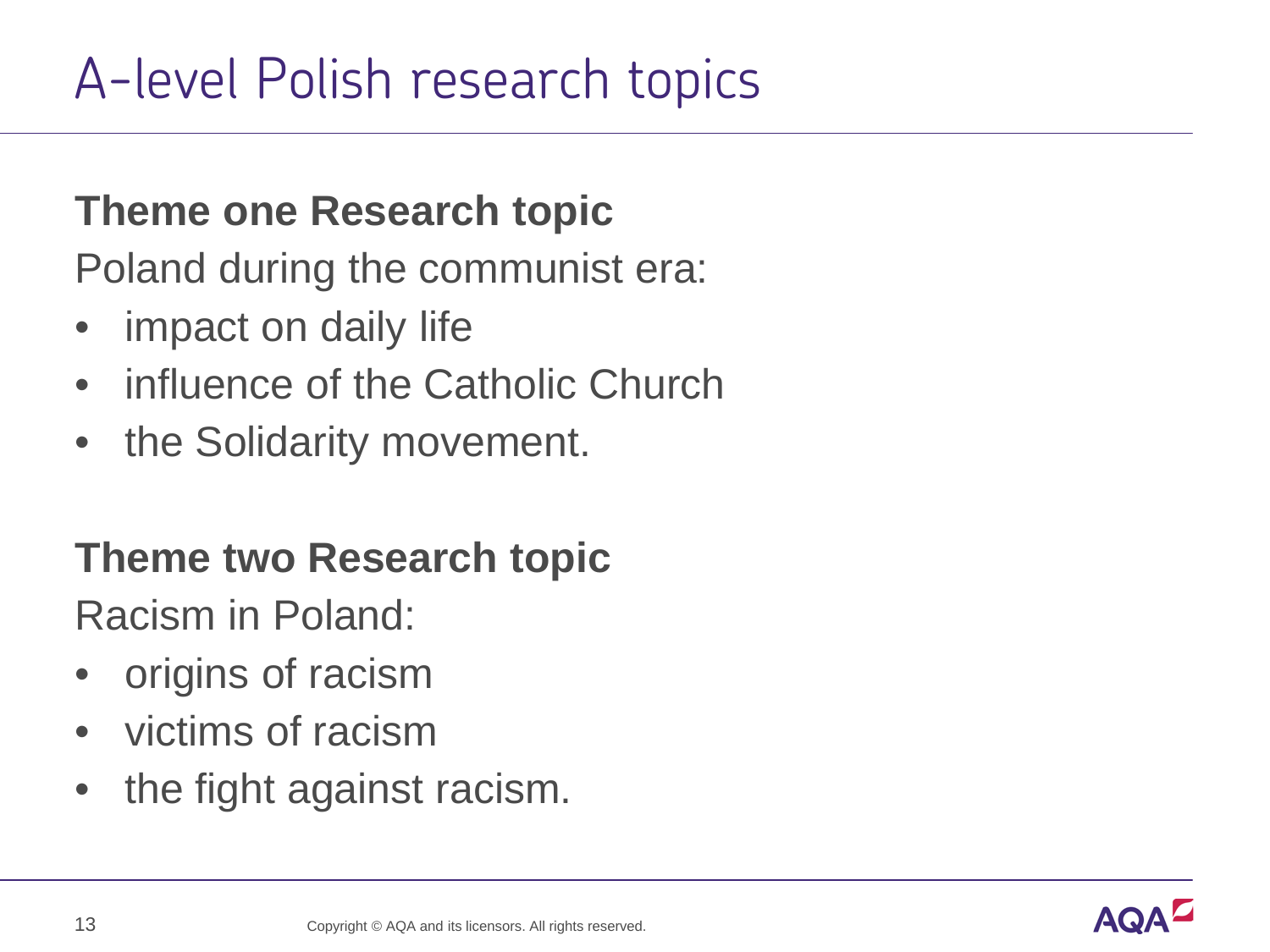#### **Theme three Research topic**

Tourism in Poland:

- the development of a tourist infrastructure
- popular tourist sites/places of interest
- regional gastronomy.

### **Theme four Research topic**

The resistance movement in Poland during WWII:

- resistance organisations
- forms of resistance
- actions and operations.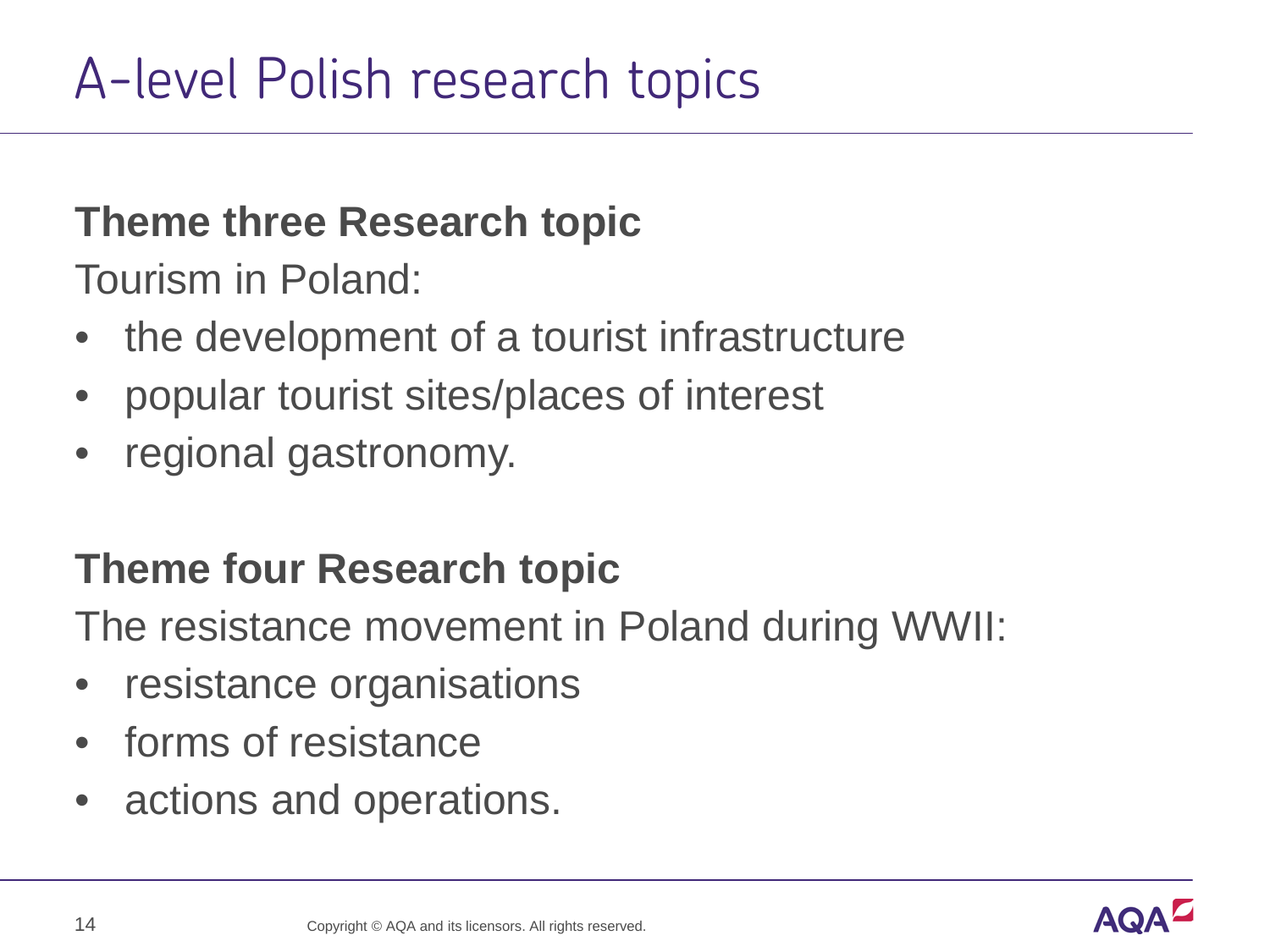Students must study one book and one film **or** two books from the following list in the specification. The list remains valid for the lifetime of the specification.

#### **Texts:**

- Sławomir Mrożek: *Tango*
- Jarosław Iwaszkiewicz: *Panny z Wilka and Brzezina*
- Andrzejewski: *Popiół i diament.*

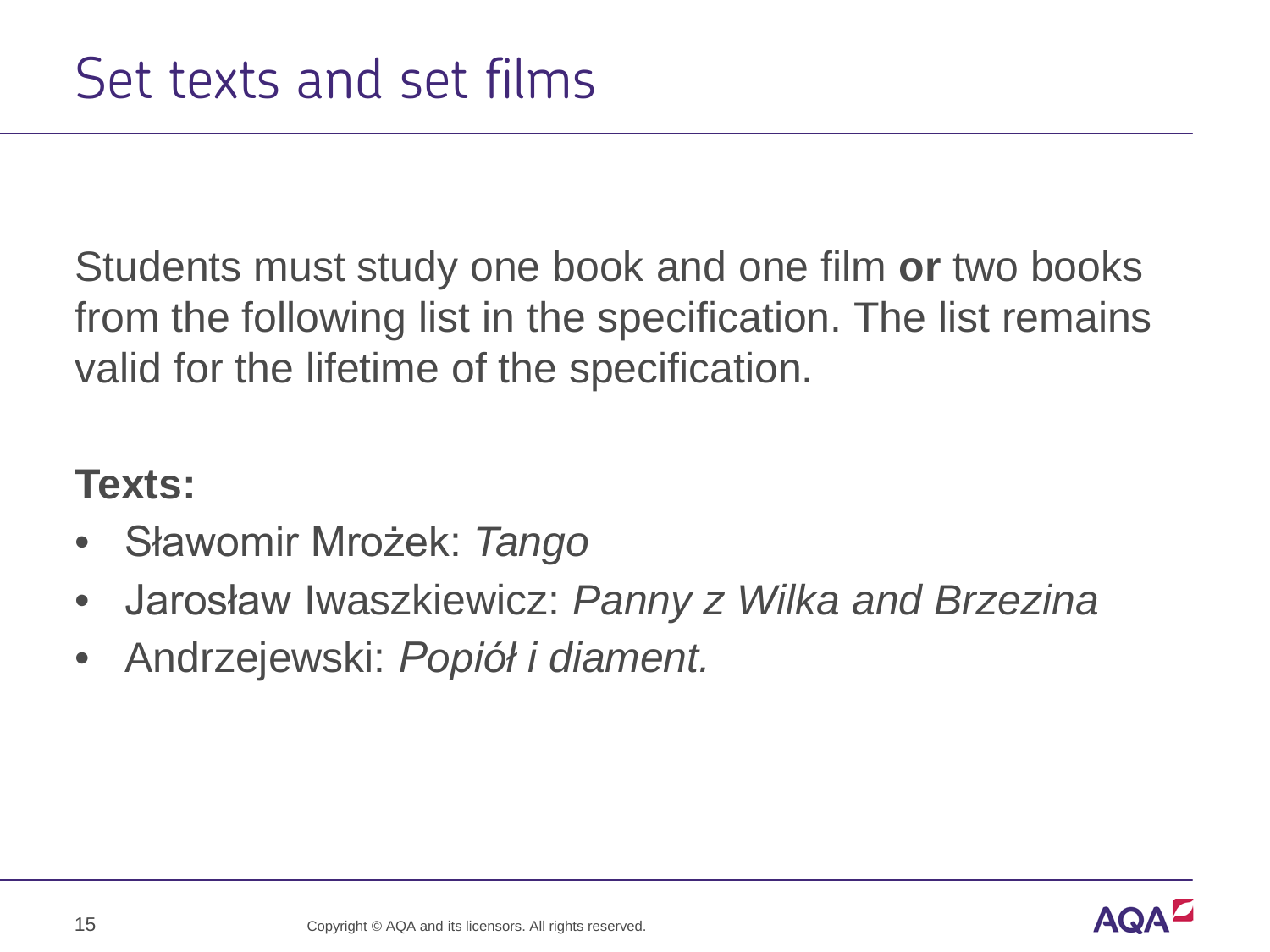### **Films:**

- *Katyń*: Andrzej Wajda (2007)
- *Przypadek*: Krzysztof Kieślowski (1981).

No access to books or films during the exam.

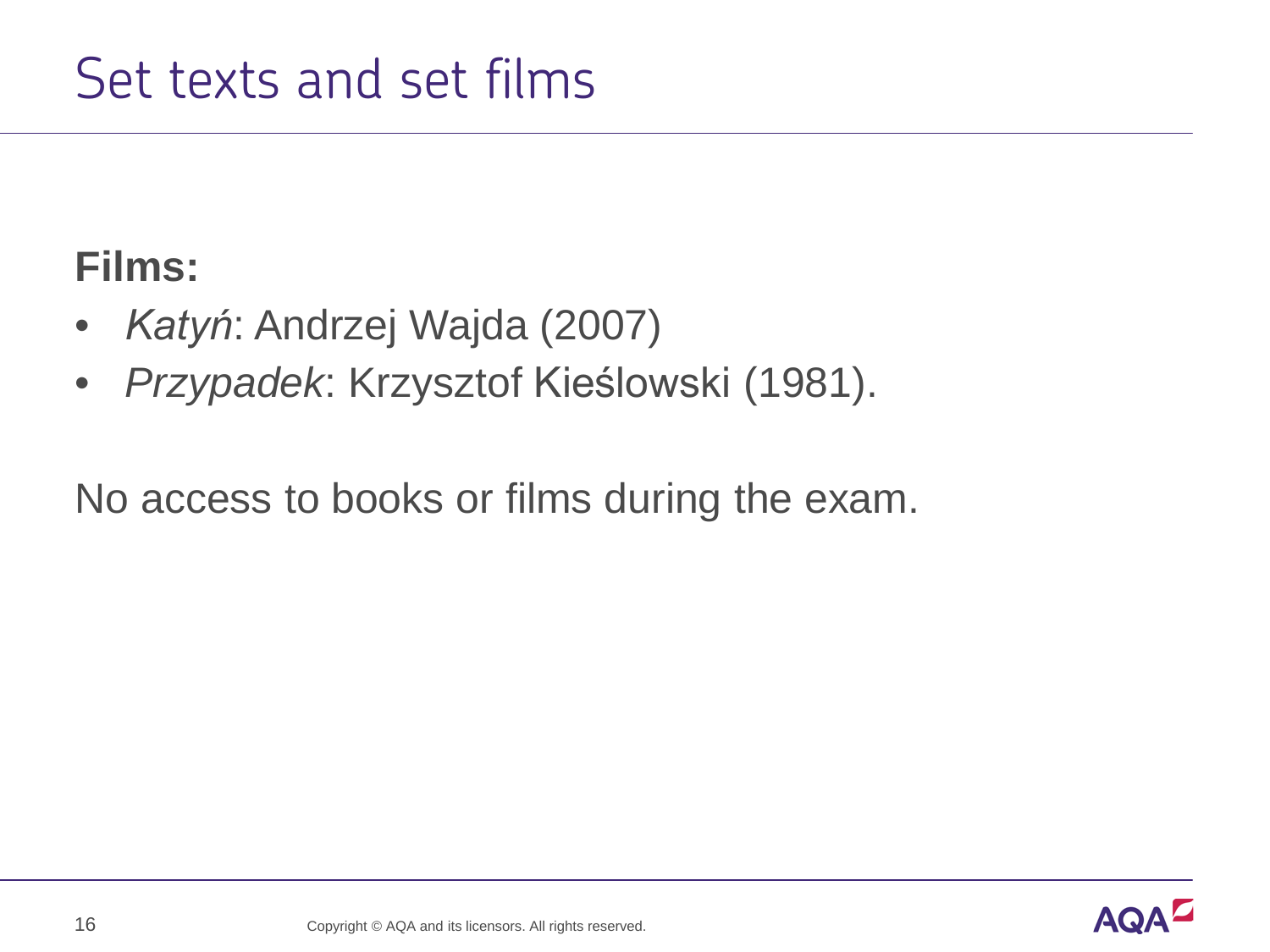### **What's assessed:**

- Aspects of Polish-speaking society: past and current trends.
- Aspects of Polish-speaking society: past and current issues.
- Artistic culture in the Polish-speaking world, past and present.
- Aspects of political life in Poland; past and present.
- Grammar.
- Individual research project (one of four sub-themes).

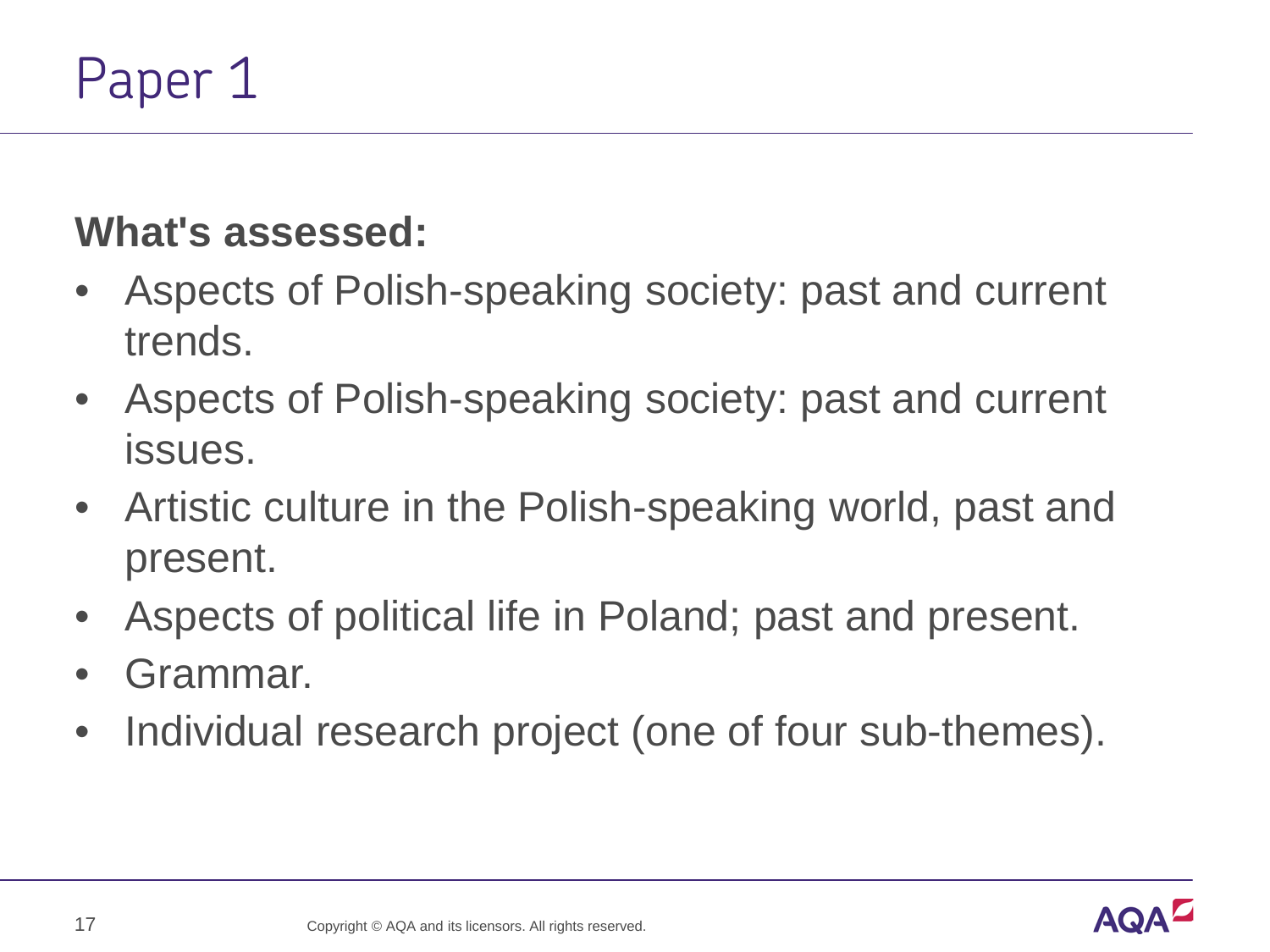### **How it's assessed:**

- Written exam: 2 hours and 30 minutes
- 85 marks in total
- $\cdot$  42.5% of A-level

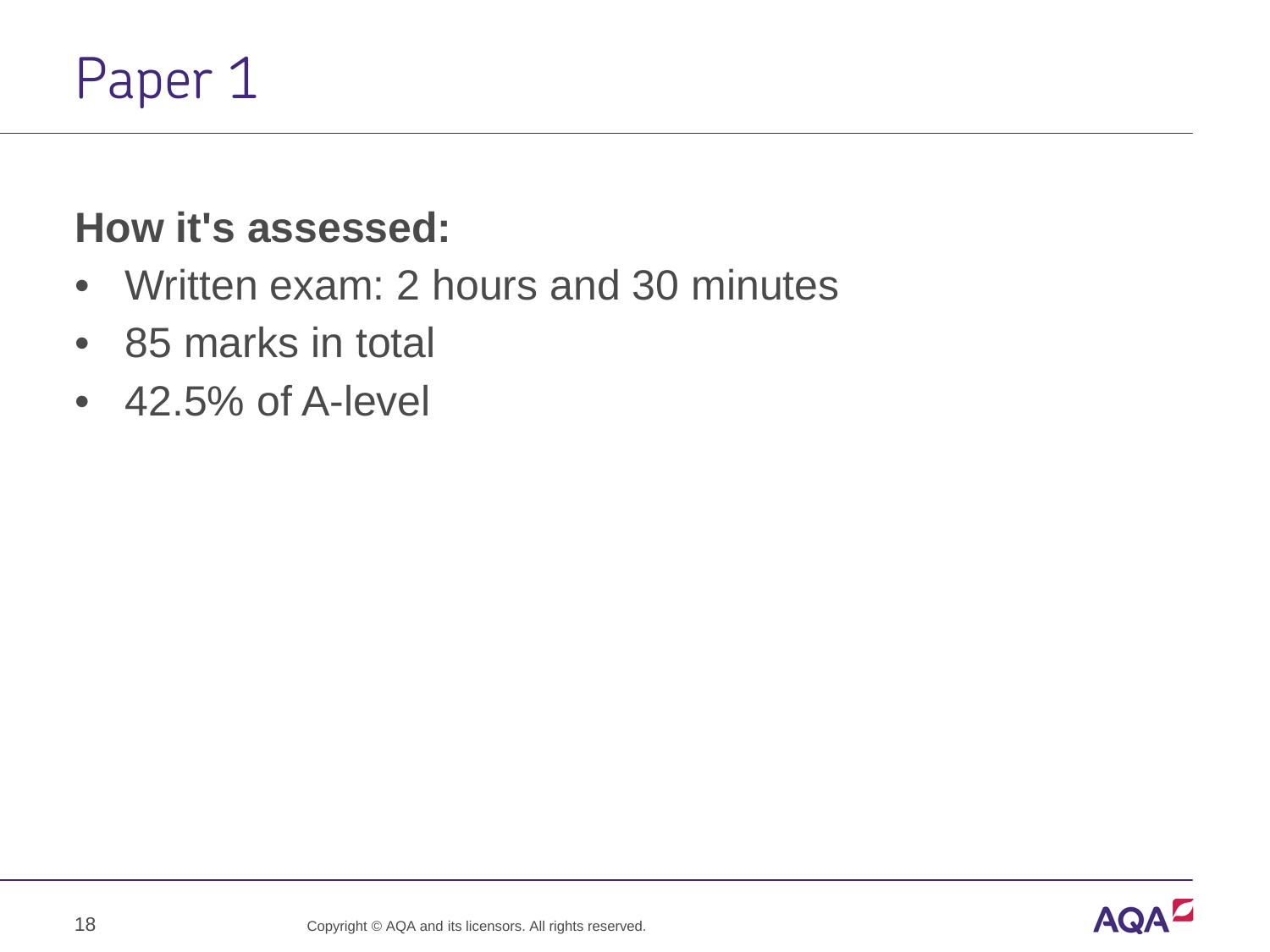### **Questions**

- Reading and responding to a variety of authentic texts written for different purposes. All questions are in Polish answered with non-verbal responses or in Polish, including summary (35 marks).
- Translation into English; a passage of minimum 100 words (10 marks).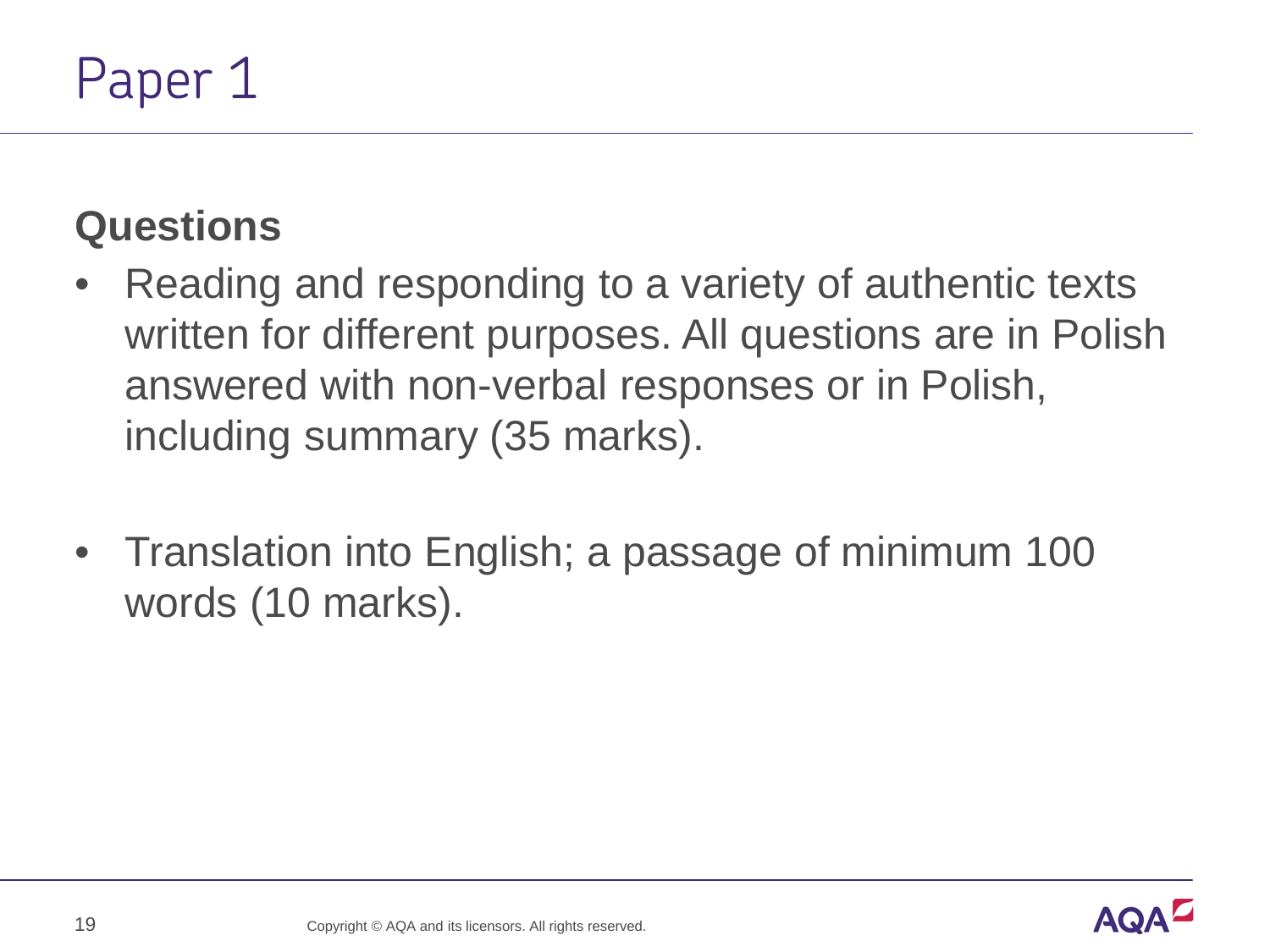### **Individual research project**

- Students are required to choose from the specification one of the four research topics to study during their course.
- In the exam, they will respond in writing to an unseen question, using information from the Polish written source provided in the question paper as well as the knowledge gained from their individual research.
- No access to research materials or dictionaries is permitted during the exam.
- Students are advised to write a response of approximately 300 words (40 marks).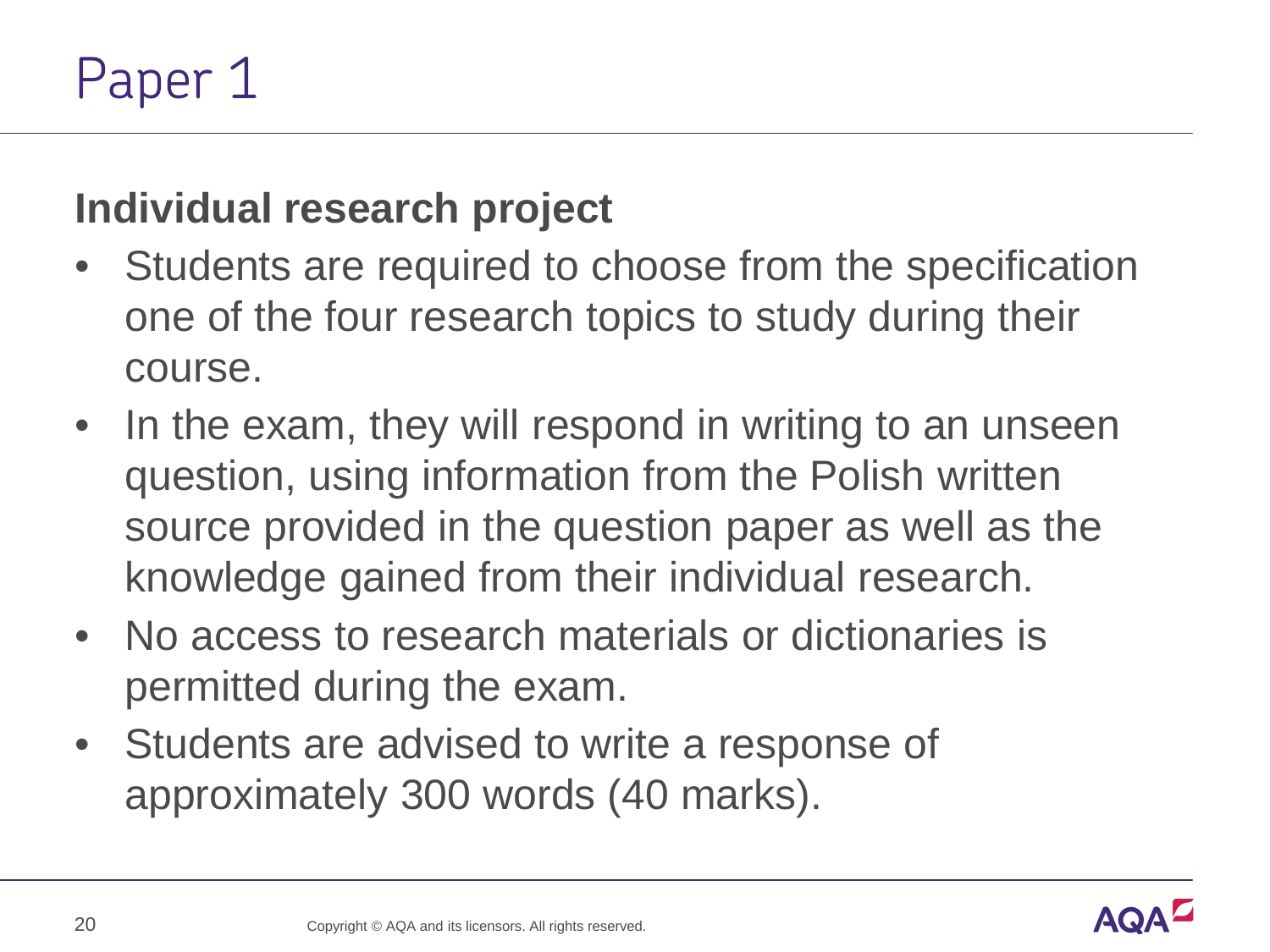### Guidance for summary tasks (Paper 1 and Paper 3)

- In summary questions in both Reading and Listening, content marks (AO1/AO2) can be gained by lifting text from the original.
- To gain language marks (AO3), manipulation of structures is required but individual words and short phrases from the original can be used.
- It is possible to gain 5 marks for AO3 even if information relating to one bullet point is missing.
- Examiners stop marking at the first natural break (end of clause or sentence) between 90 and 100 words.
- Sample mark schemes exemplify the award of AO3 marks (available on the Assess tab on website).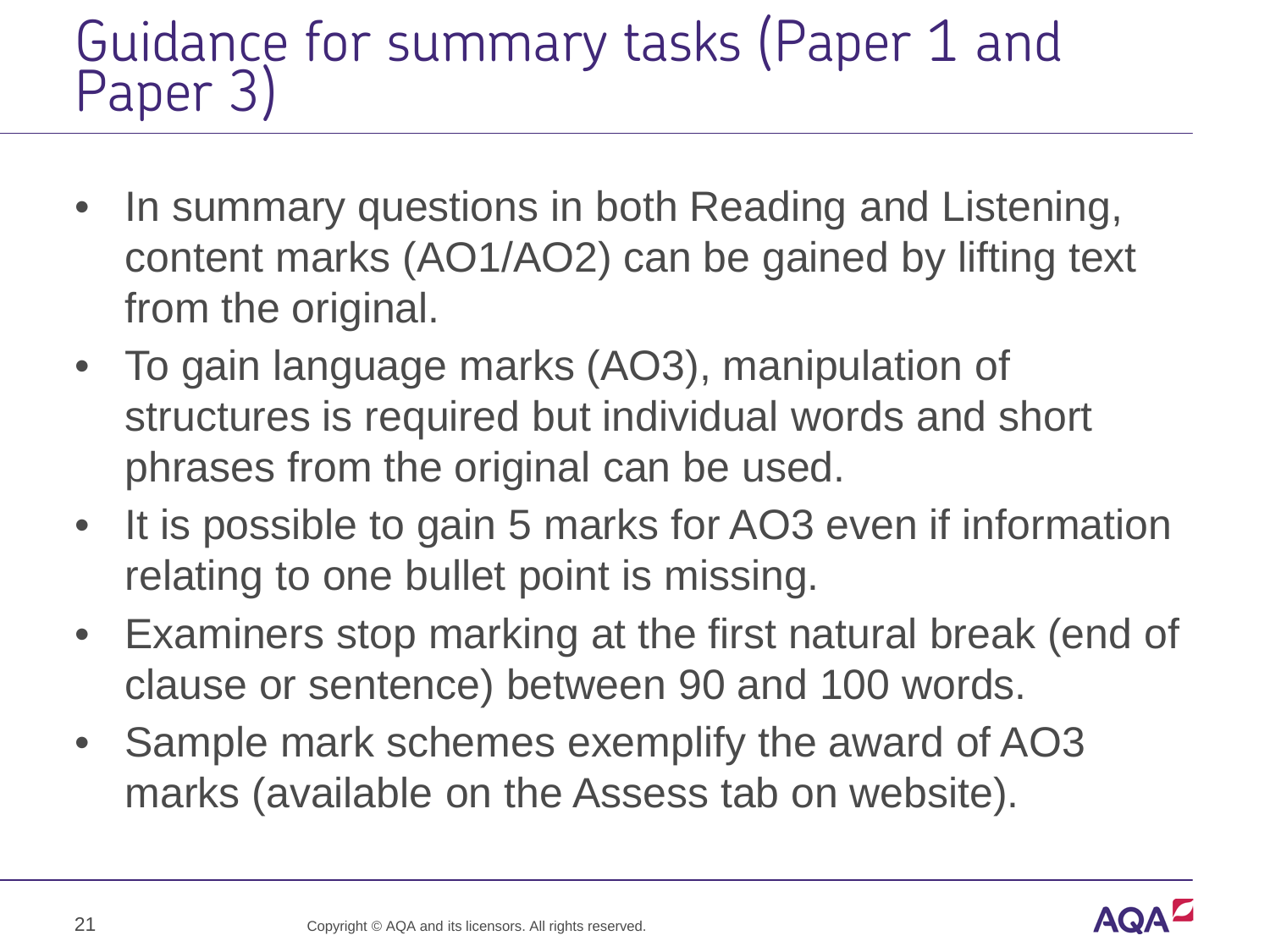Students must carry out their own individual research, even if more than one student in the class has chosen the same research topic.

The research sources for the project can be visual, audio or written but must include online sources.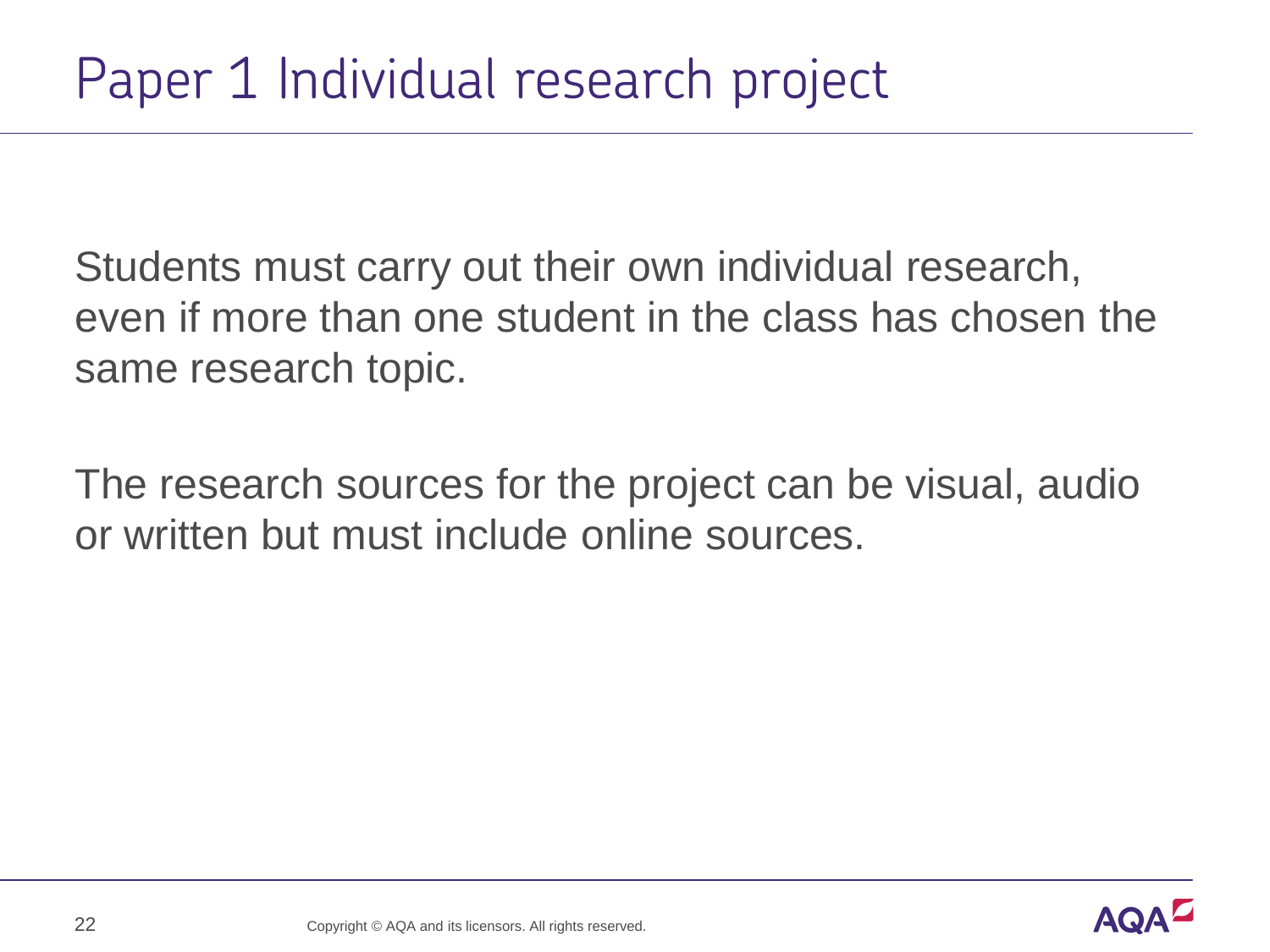## Paper 1 Individual research project

### **Teachers may:**

- suggest sources of reference, including but not limited to websites, books and magazines
- provide support/guidance on research techniques, including how best to manage the storing and assimilation of knowledge and information that has been researched
- provide guidance on planning and timescales, including deadlines or milestones according to which research outcomes can be monitored and checked.

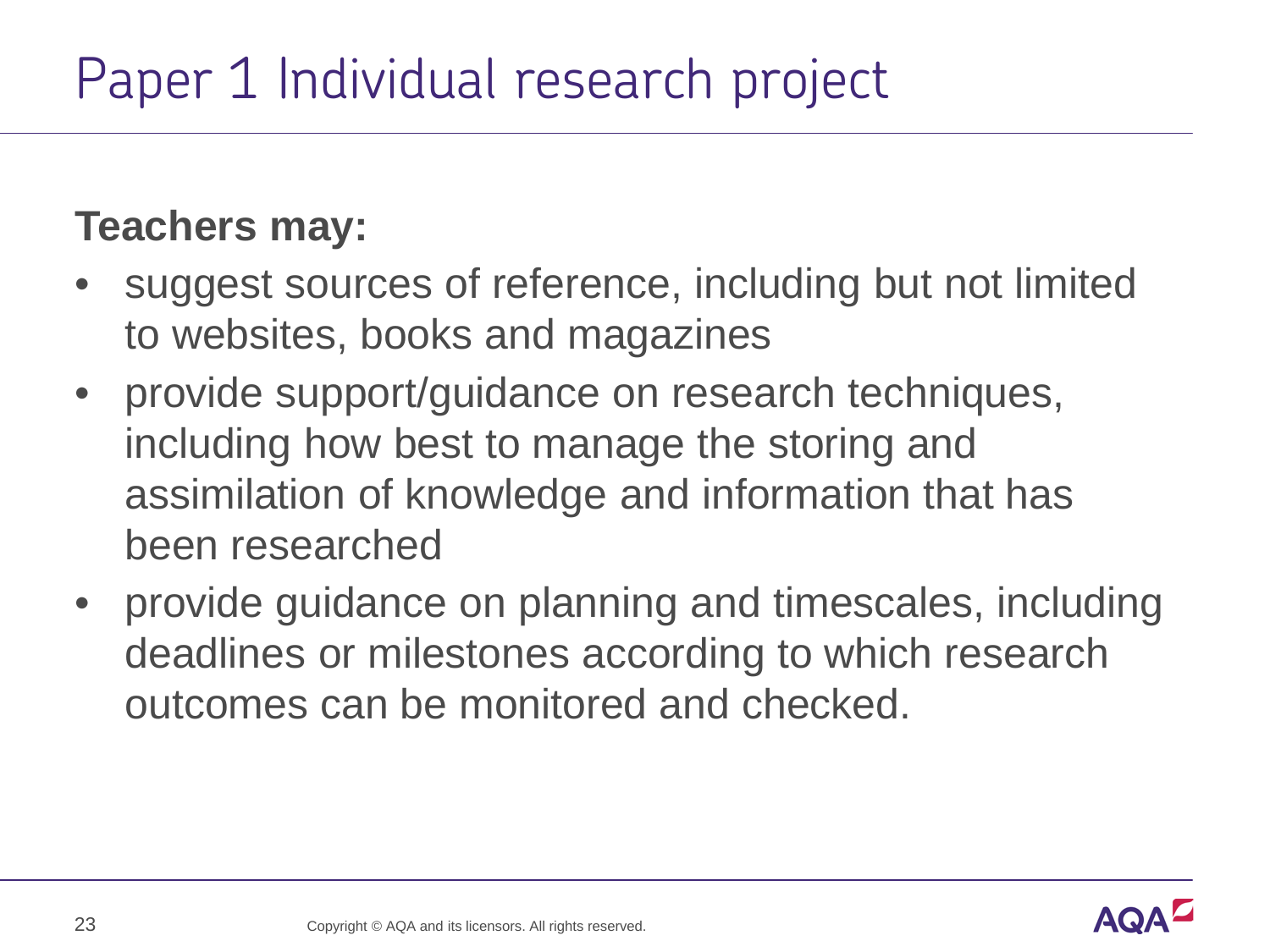## Paper 1 Individual research project

#### **Teachers must not:**

- provide the student with material that they have designed specifically for the research project
- download and give the student specific source materials or copied and pasted extracts
- give feedback orally or in writing on any written notes or preparatory work produced by the student.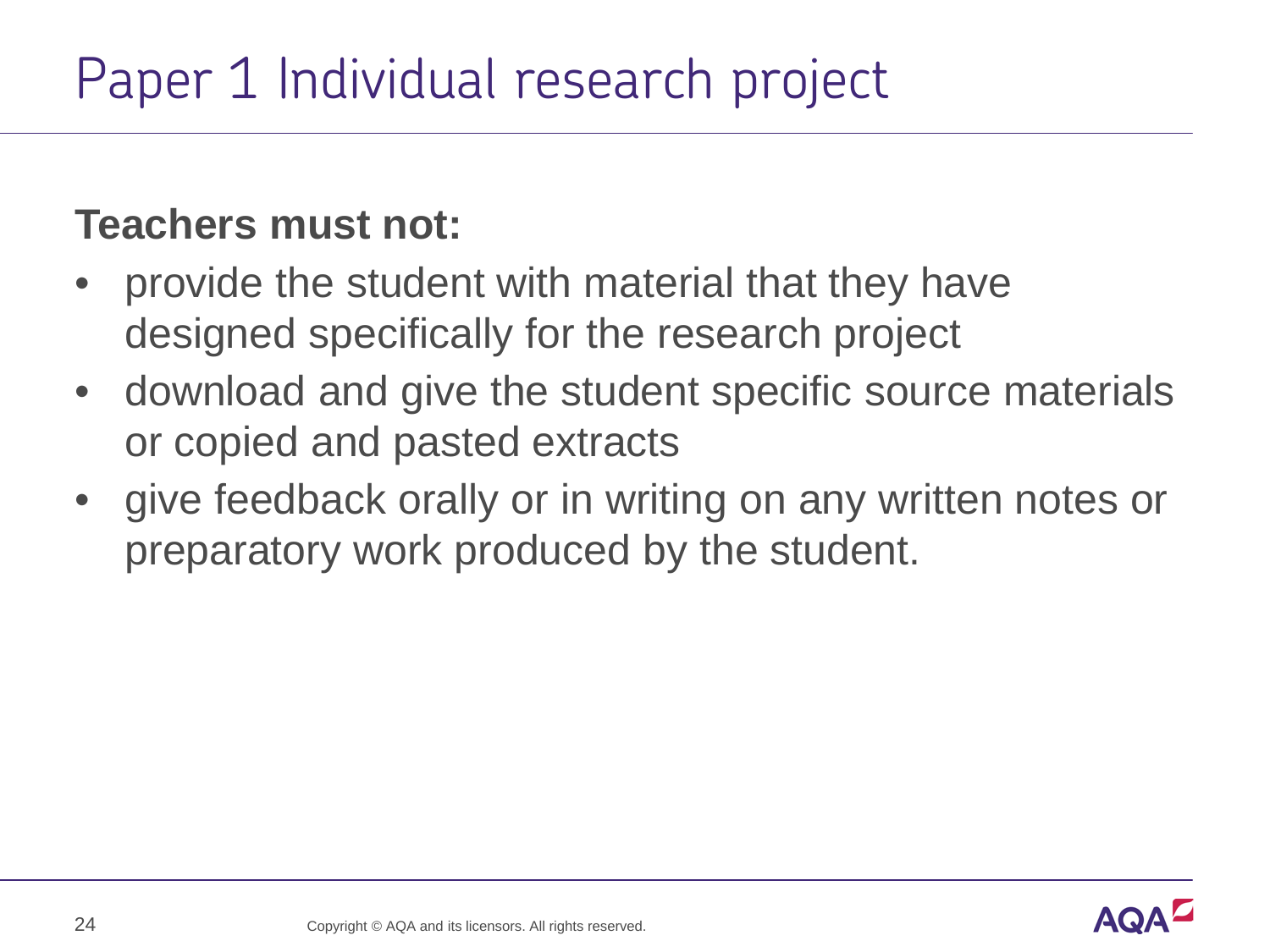### Paper 1: example materials

- Summary task
- Translation into English task
- Individual research project

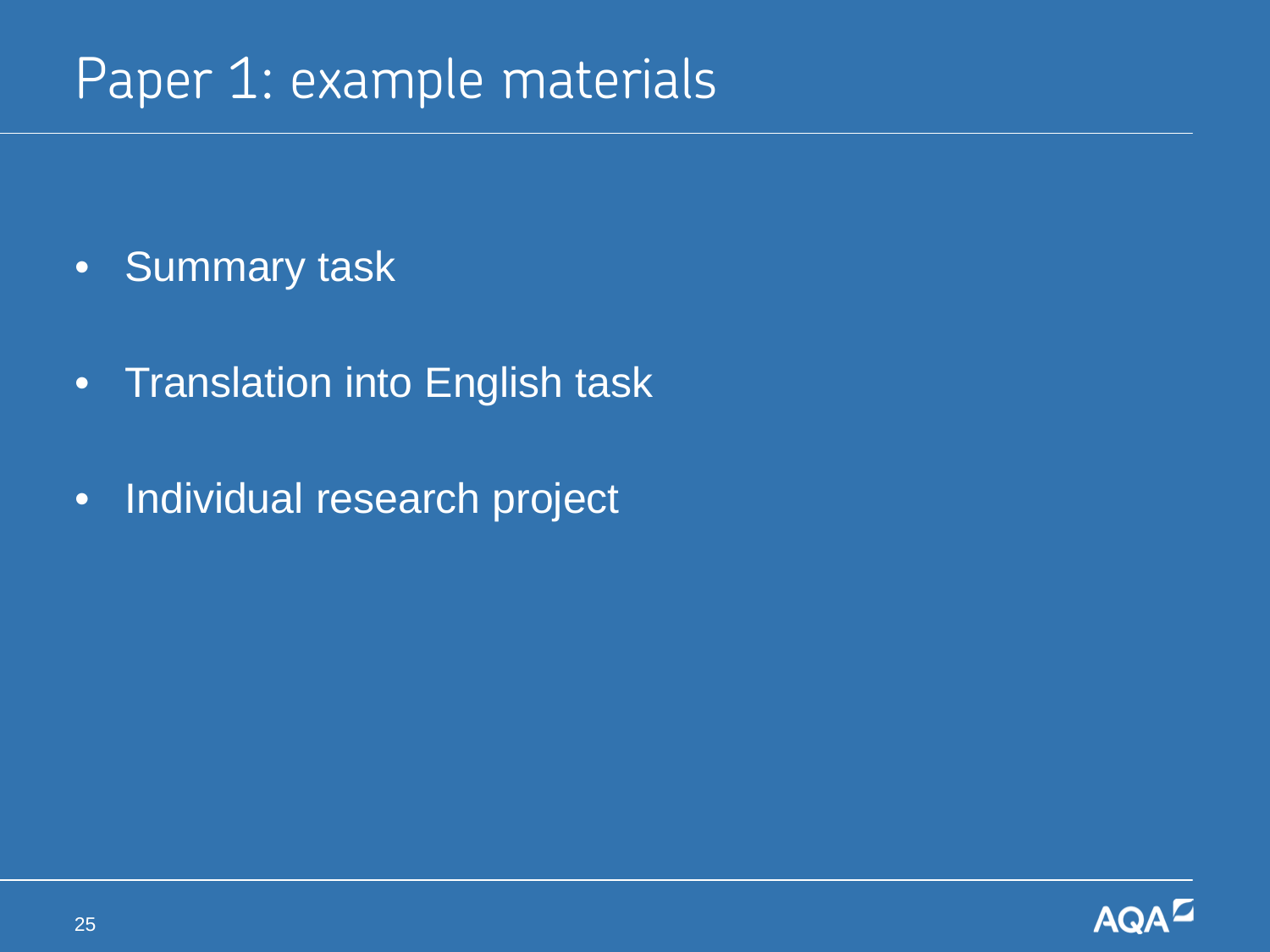### **What's assessed**

- one book and one film **or** two books from the list set in the specification
- Grammar.

#### **How it's assessed**

- written exam: 2 hours
- 80 marks in total
- 20% of A-level.

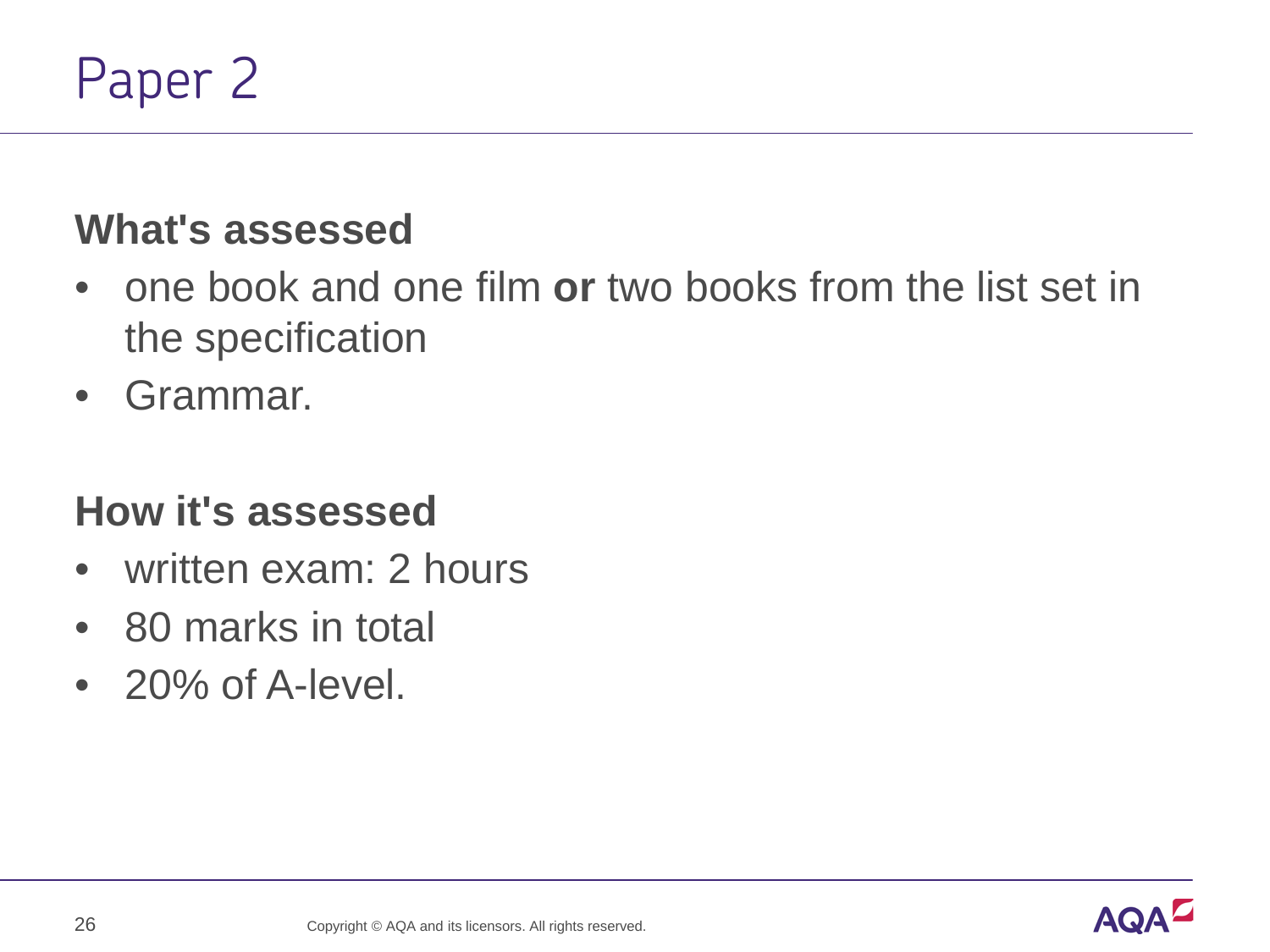### **Questions**

- Respond in Polish to one question on a set text and one question on a set film **or** to two questions on two different set texts.
- All questions will require a critical appreciation.
- Choice of two questions on each text/film.
- No access to texts or films during the exam.
- Students write approximately 300 words per essay.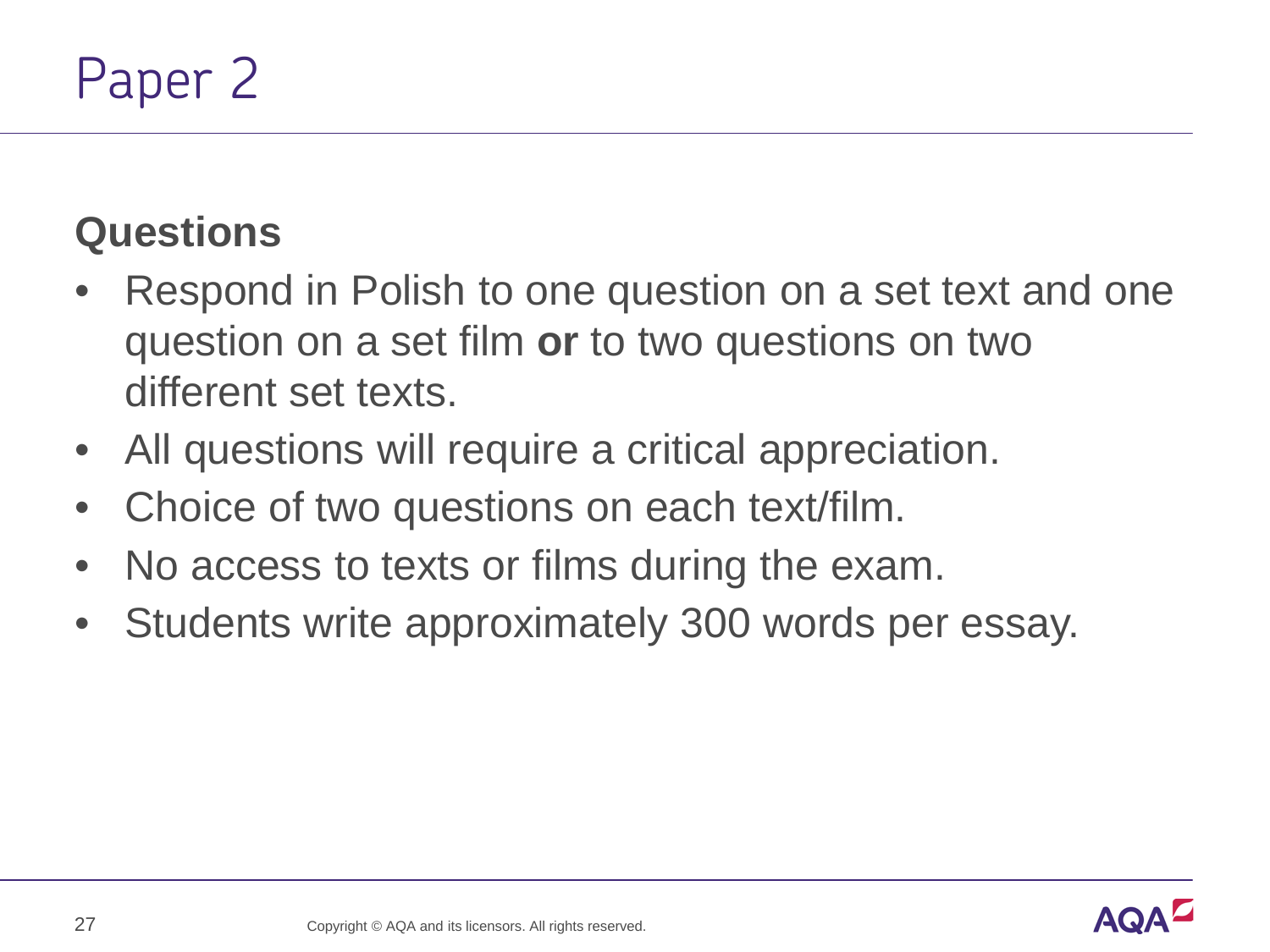- The mark schemes require students accessing top bands to consistently use appropriate evidence from the book/film to support their conclusions, develop their arguments, justify their opinions.
- Quotations may be used as evidence but are not required. Students can instead use close reference to the text to justify and support their points.
- The possible content in the mark schemes is neither prescriptive nor exhaustive.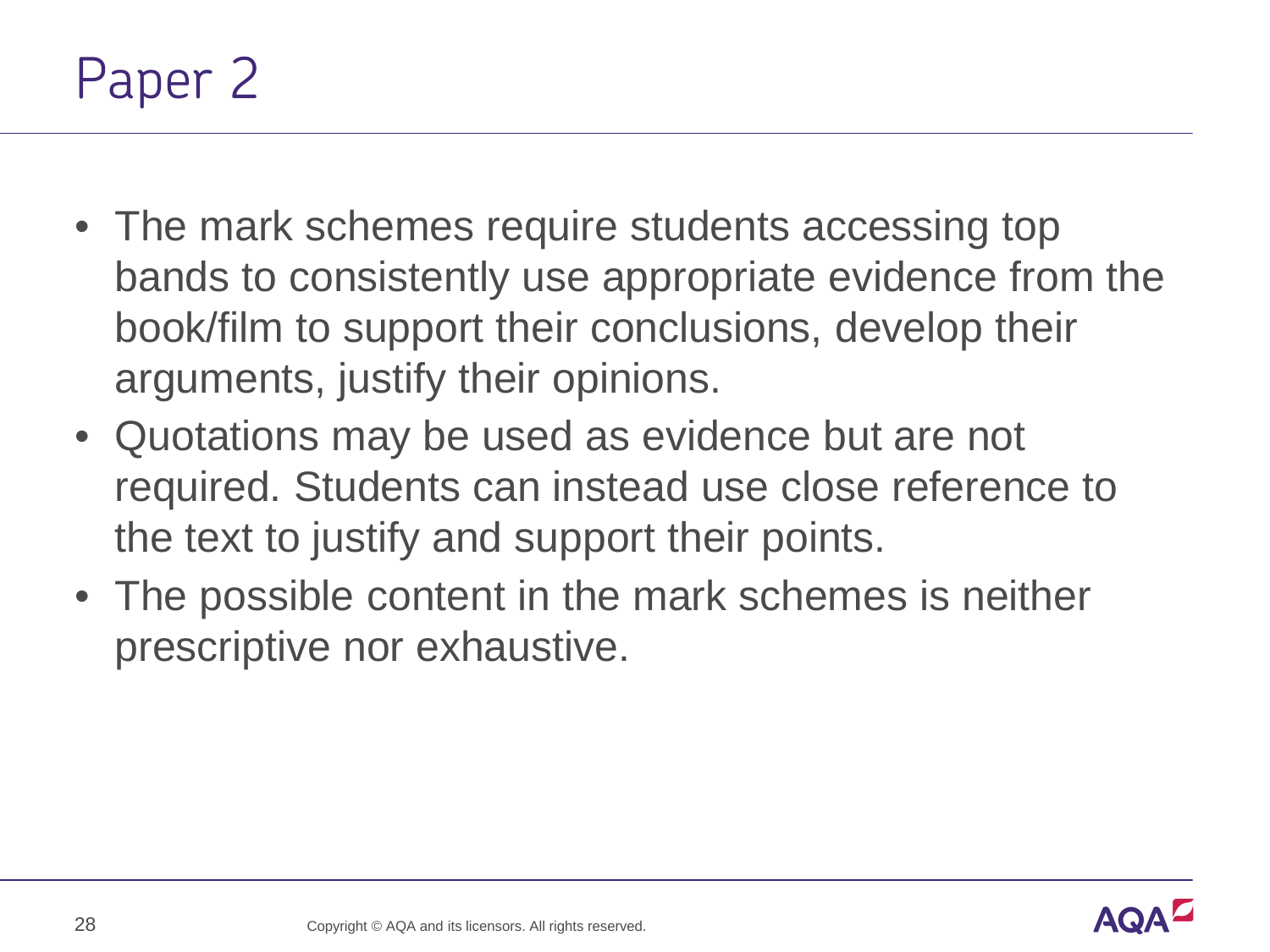### Paper 2: example materials

- Essay on set text
- Essay on set film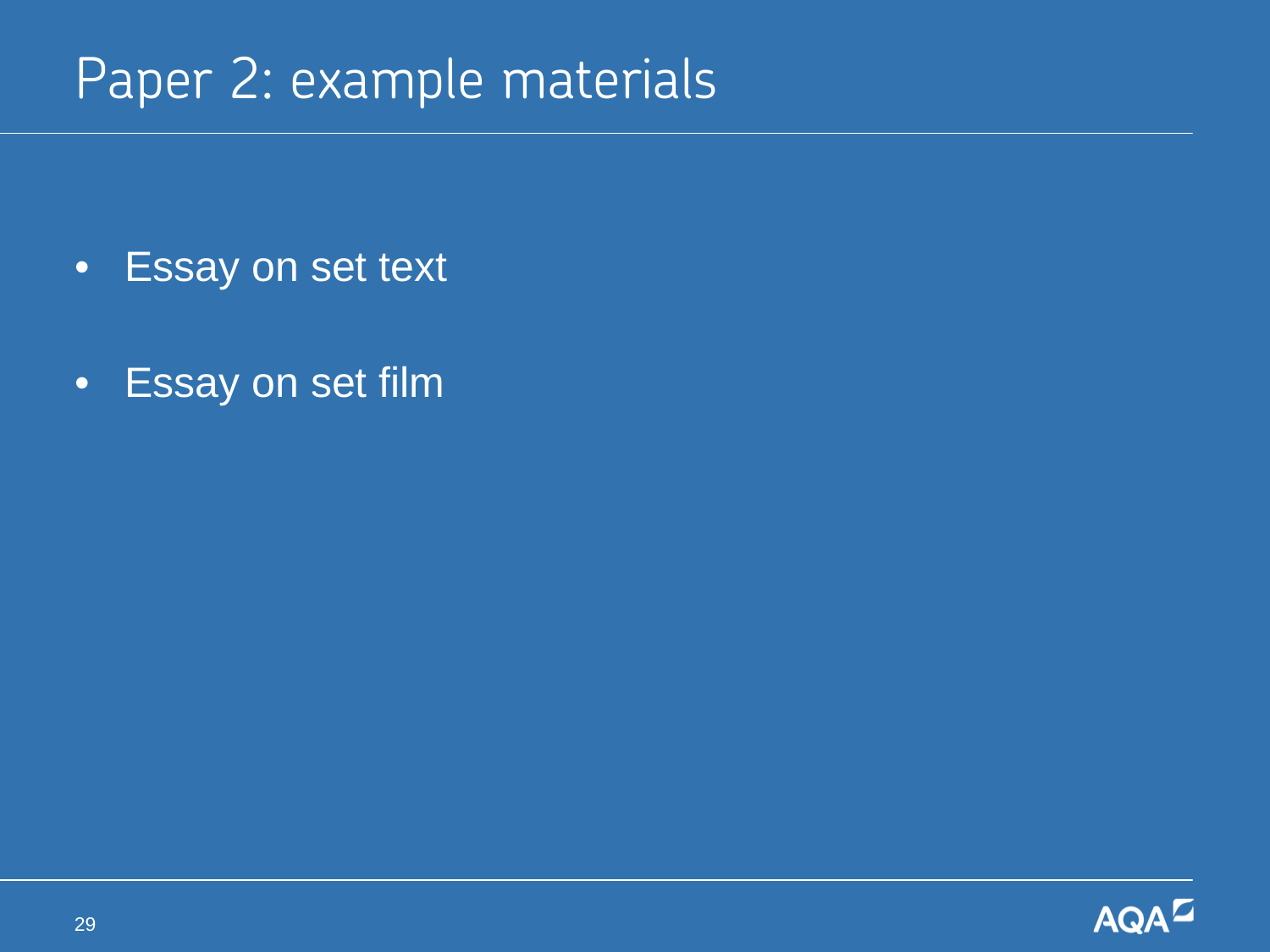### **What's assessed**

- Aspects of Polish-speaking society: past and current trends.
- Aspects of Polish-speaking society: past and current issues.
- Artistic culture in the Polish-speaking world, past and present.
- Aspects of political life in Poland, past and present.
- Grammar.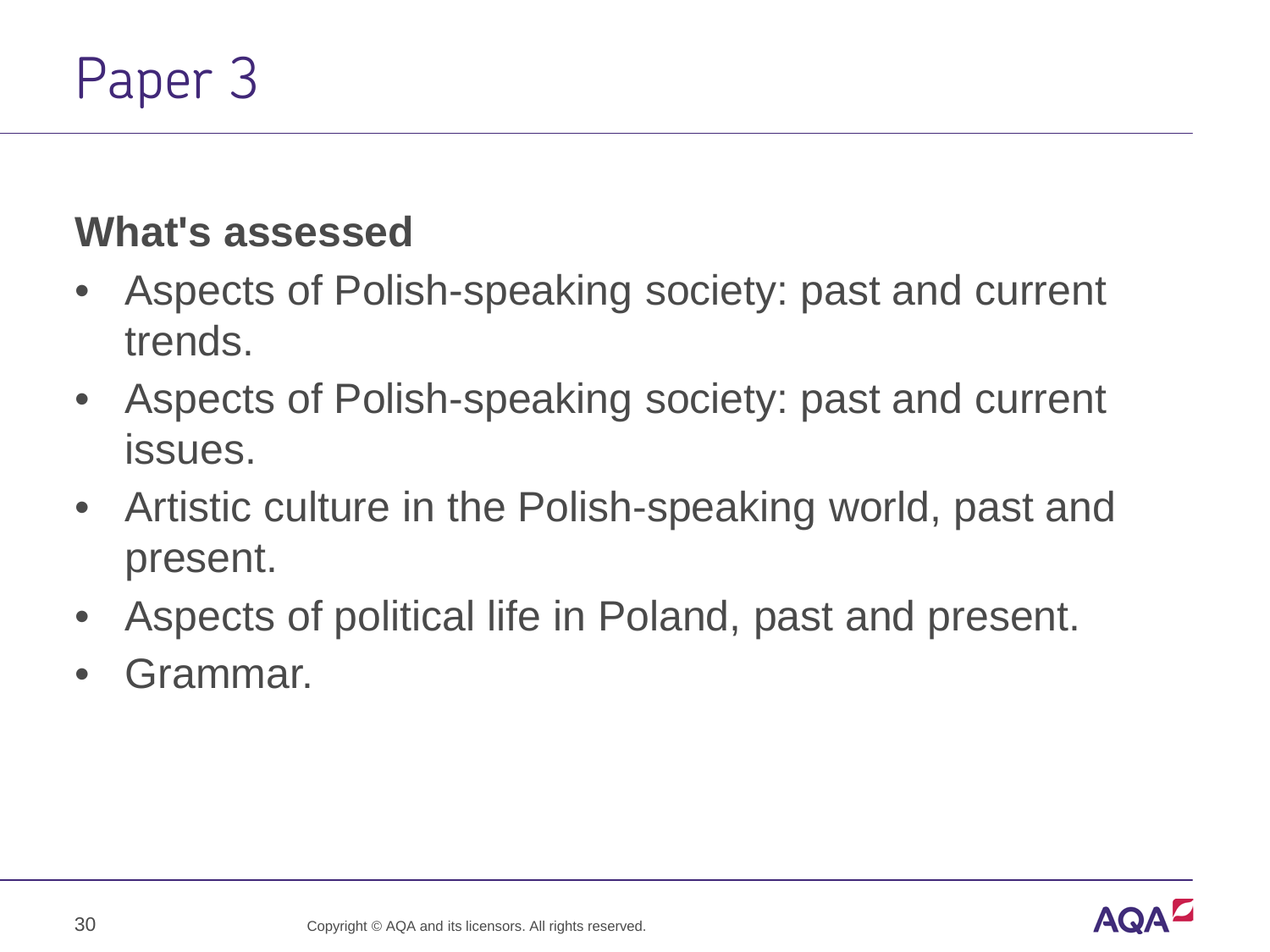### **How it's assessed**

- Written exam: 2 hours and 30 minutes
- 75 marks in total
- 37.5% of A-level

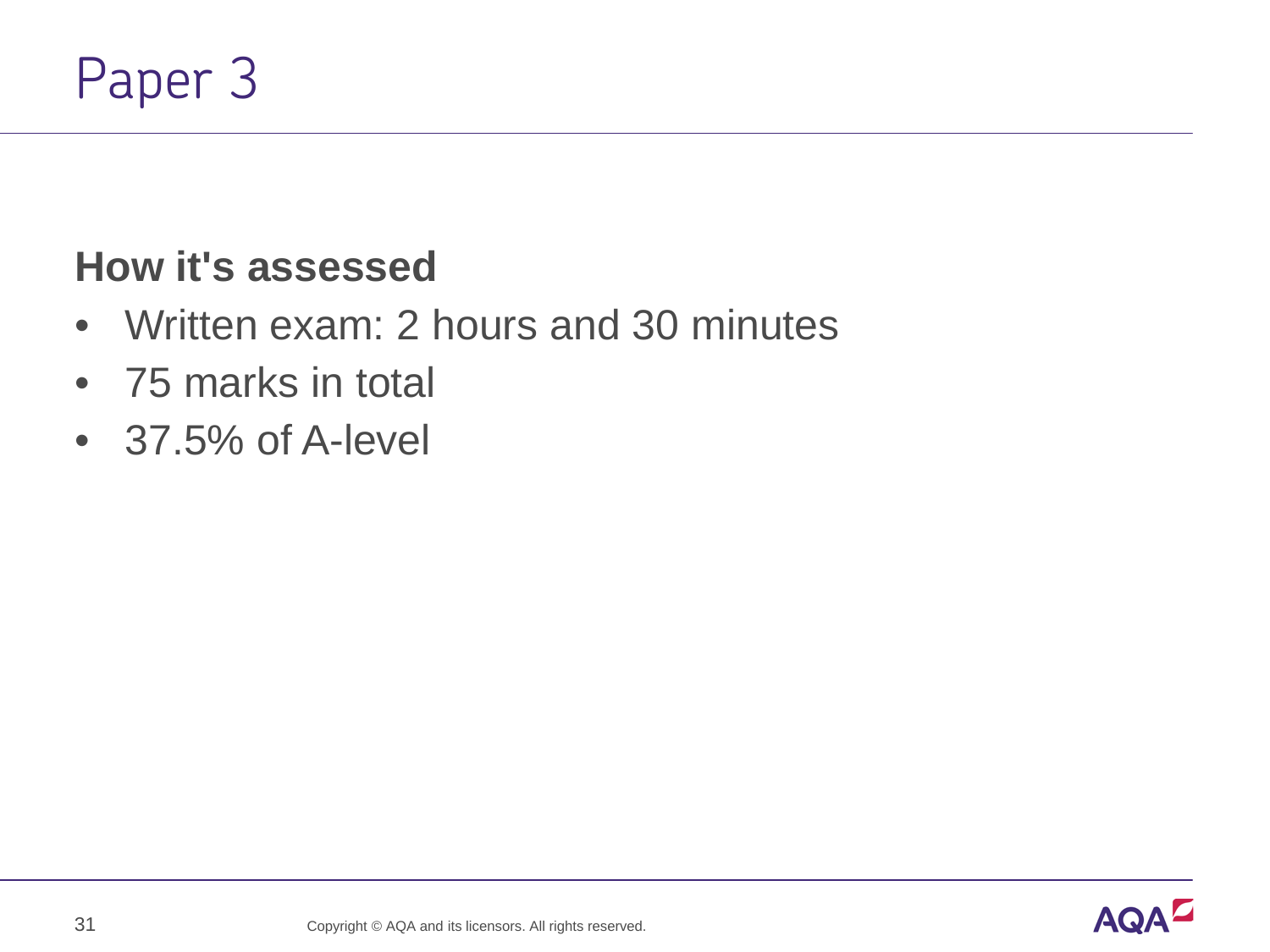### **Questions**

- Listening and responding to a variety of spoken passages from a range of contexts and sources, including a summary task. All questions in Polish answered with non-verbal responses or in Polish (35 marks).
- Students have individual control of the recording.
- Translation into Polish; a passage of minimum 100 words (10 marks).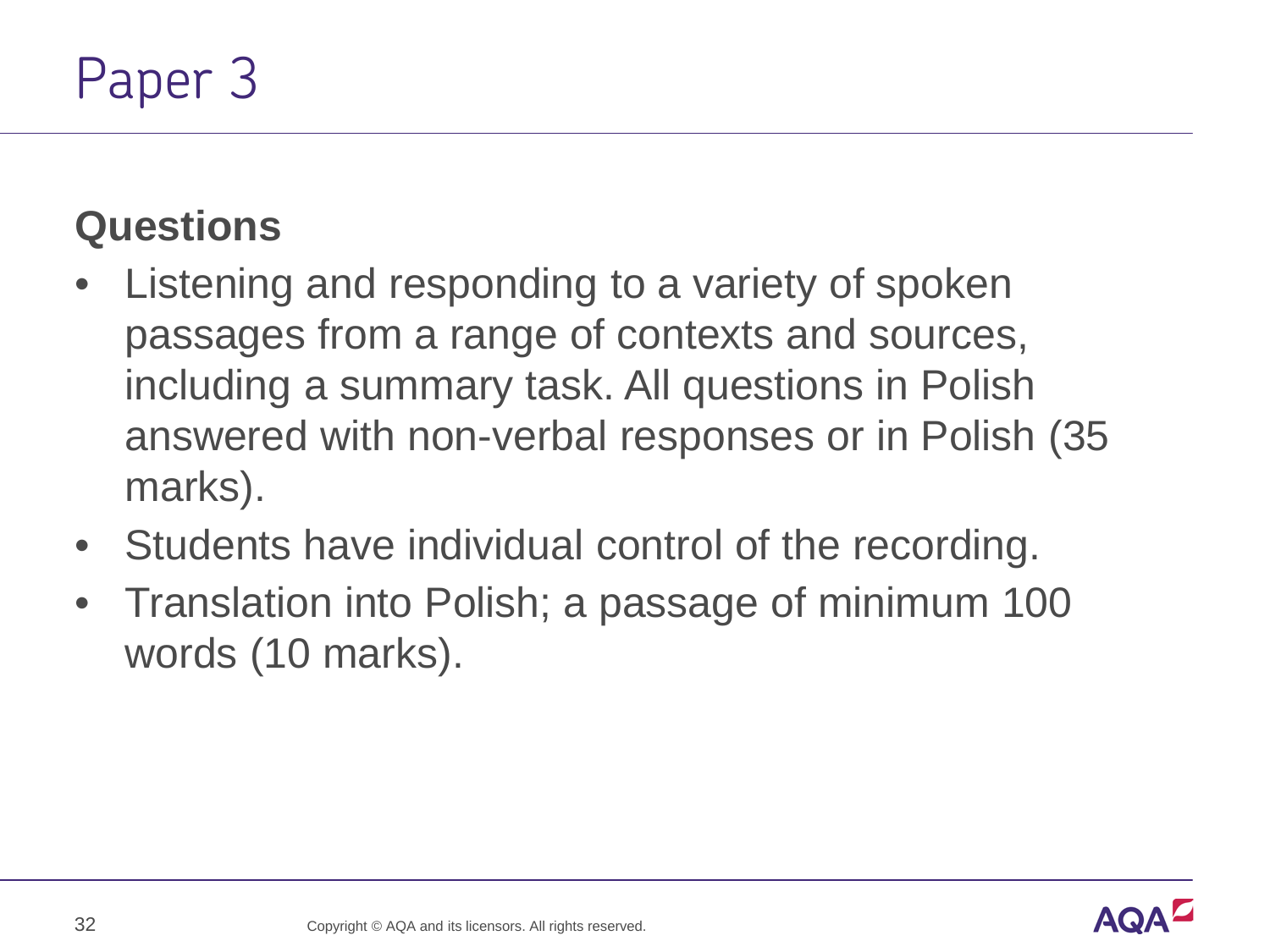

- Multi skill task: listening, reading and responding in writing to an unseen question on a listening passage and a written source based on one of the themes. The written response will require reference to the information in both the listening and written sources. (40 marks).
- Students are advised to write approximately 200 words in Polish for the multi-skill task essay.

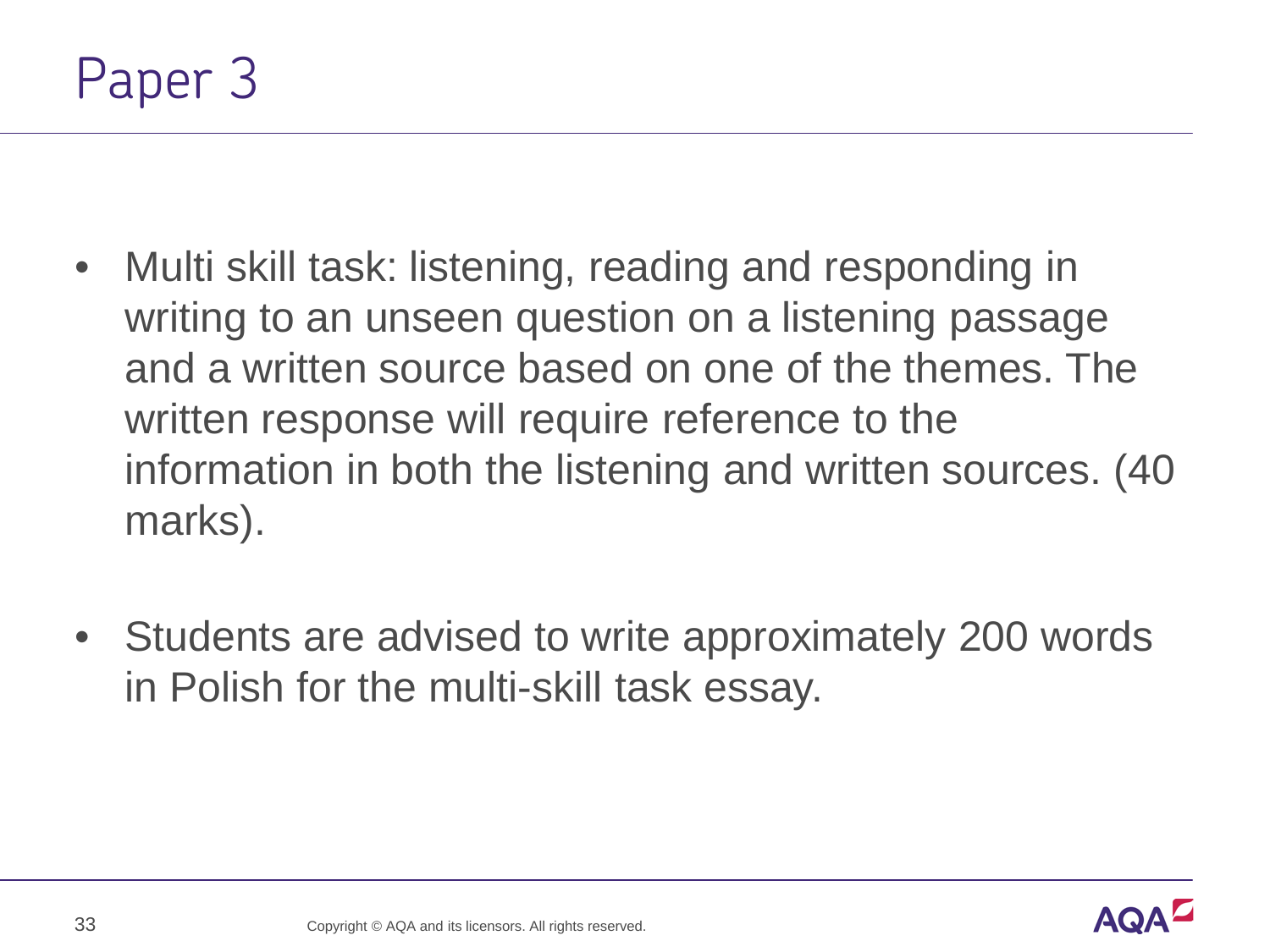### Paper 3: example materials

- Summary task
- Translation into Polish
- Multi skill task

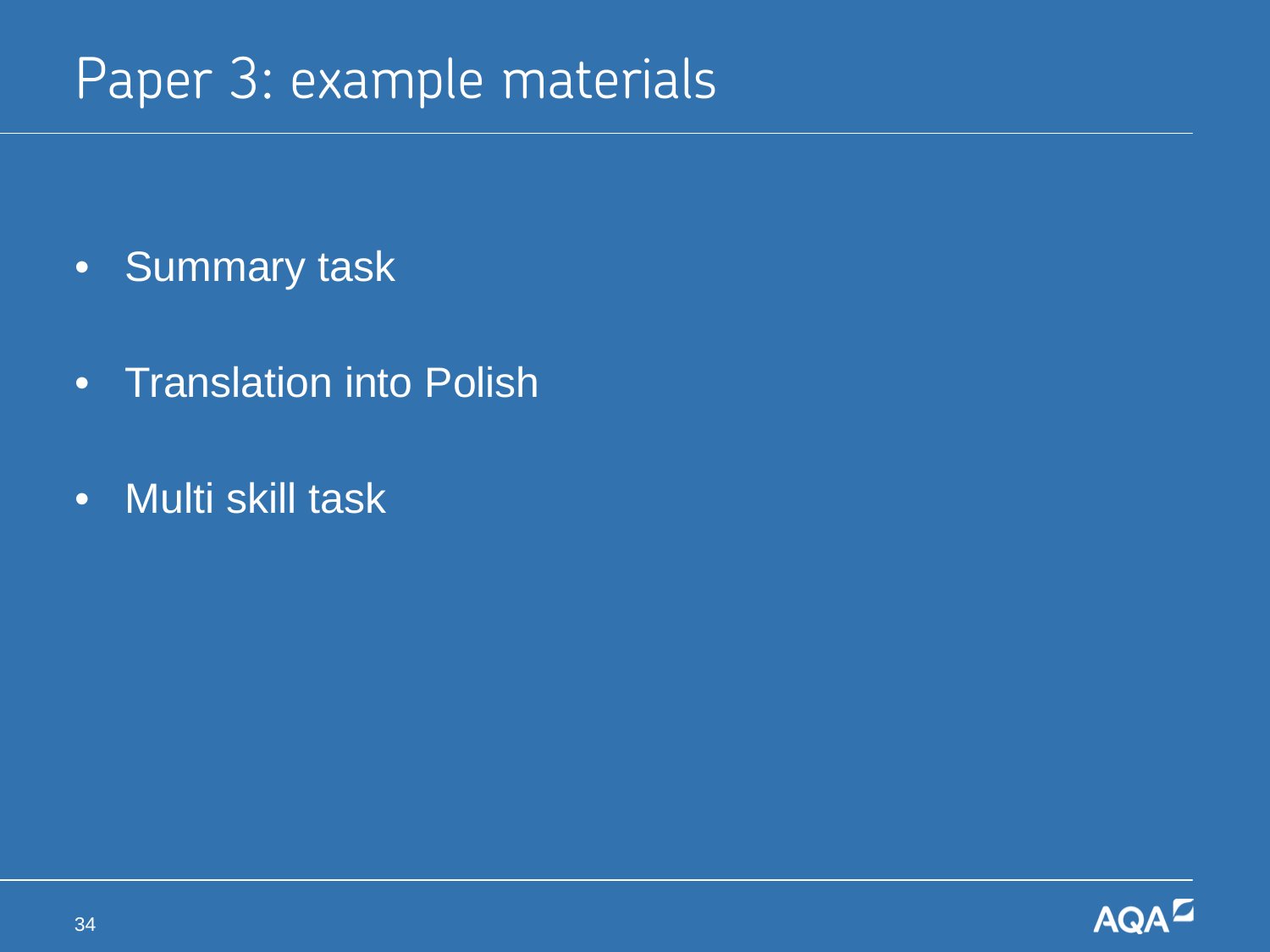We're here to support you and help you with your queries.

- Call: 01423 534381
- Visit: **[aqa.org.uk](http://www.aqa.org.uk/)**
- Email: **[mfl@aqa.org.uk](mailto:mfl@aqa.org.uk)**



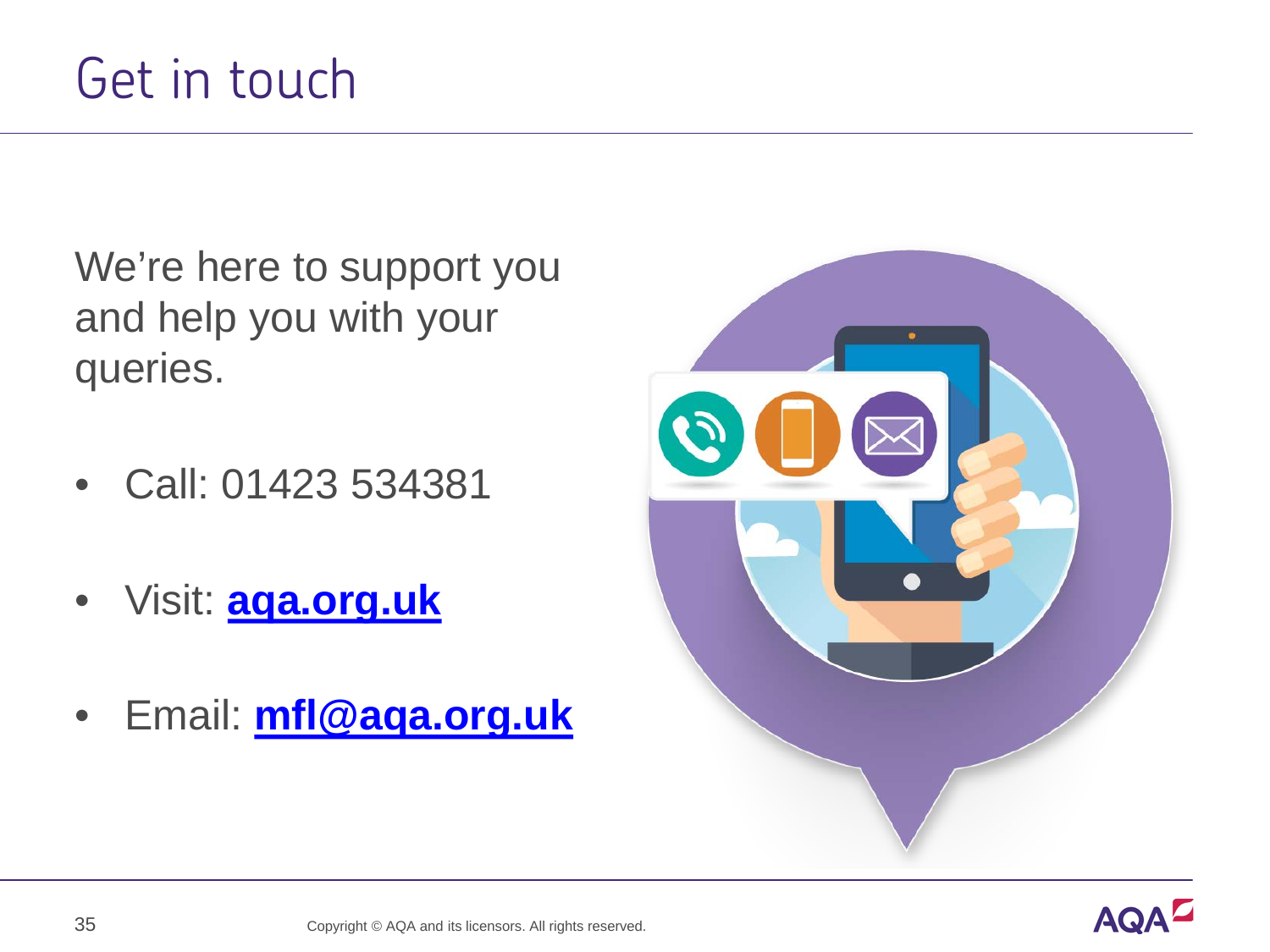Please take a moment to complete a brief evaluation form for today's event. Your feedback is very important to us as it helps us improve and plan future training.

You should have been emailed the evaluation form. Please check your inbox (possibly your junk mail folder). If you haven't received it please give your trainer your name, centre name/number and email address so that we can look into it for you.

Thank you.